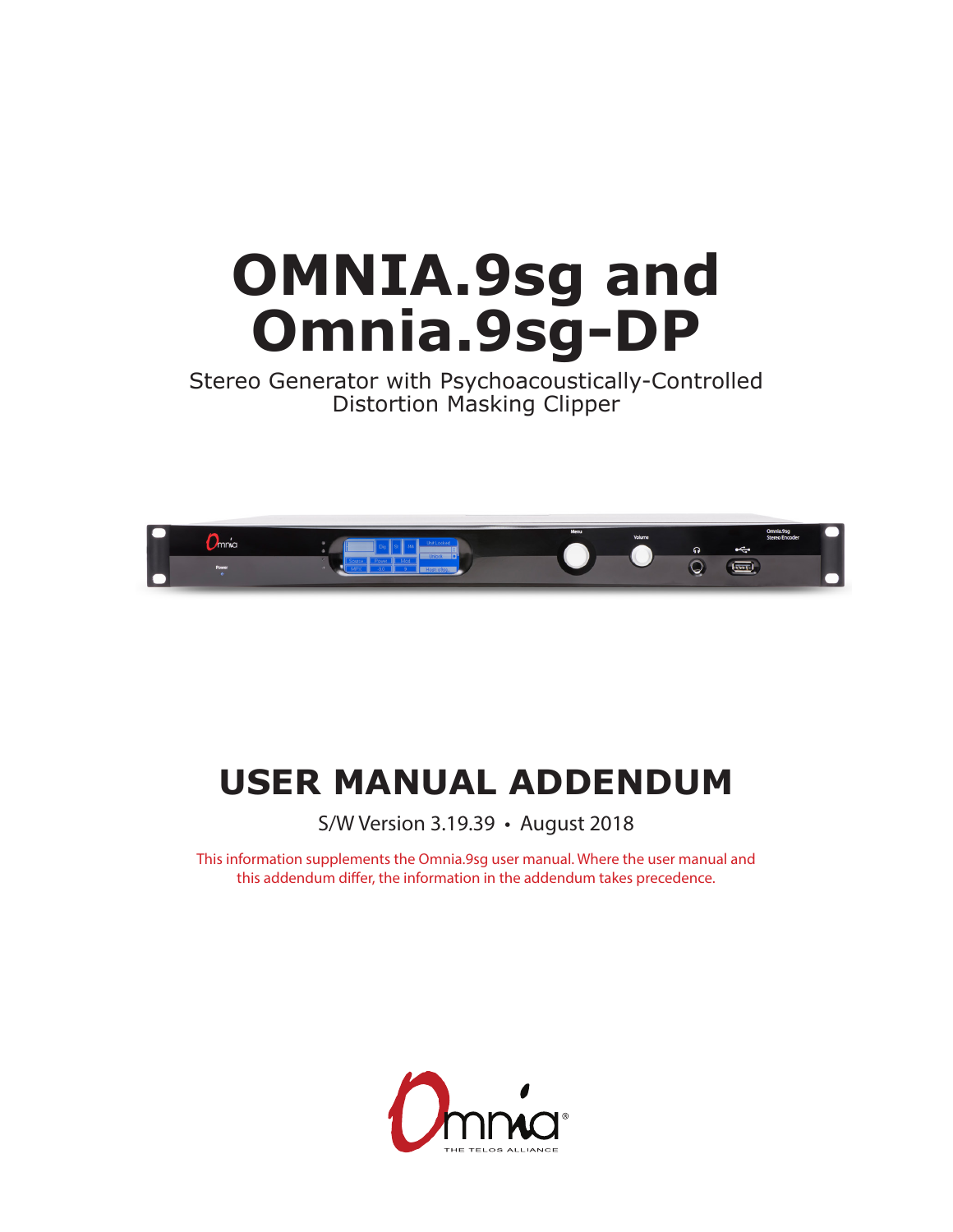# **Notices and Cautions**

## AC SUPPLY

Rated voltage range: 100 – 240 VAC Rated frequency range: 50/60 HZ Rated current: 1.0 – 0.5 A

## DC SUPPLY

Rated voltage 40-57 VDC Rated current: 1.0 A

Maximum operating altitude: 2000 meters Minimum and maximum operating temperatures: 0 – 50 degrees C Maximum relative humidity in which the equipment can be operated: 95% non-condensing

OPERATOR ACCESSIBLE AC FUSE REPLACEMENT PART NUMBER(S) AND ELECTRICAL **CHARACTERISTICS** 

## **WARNING**

**The product power cords are the mains disconnect devices. The socket-outlet must be installed near the equipment and must be easily accessible to isolate the equipment from the power source in case of an emergency. If this is not feasible, for example because the equipment is rack-mounted, then a power isolation switch should be incorporated into the rack that will allow the operator to disconnect BOTH incoming supplies.**

## **WARNING TO SERVICE PERSONNEL**

**This product may be energised by TWO independent power supplies. In the event one line fuse is blown, the equipment may still be energised via the supplementary power supply. To prevent electric shock, disconnect BOTH power inputs from the mains supply before servicing.**

## **WARNING**

**This equipment is compliant with Class A of CISPR 32. In a residential environment, this equipment may cause radio interference.**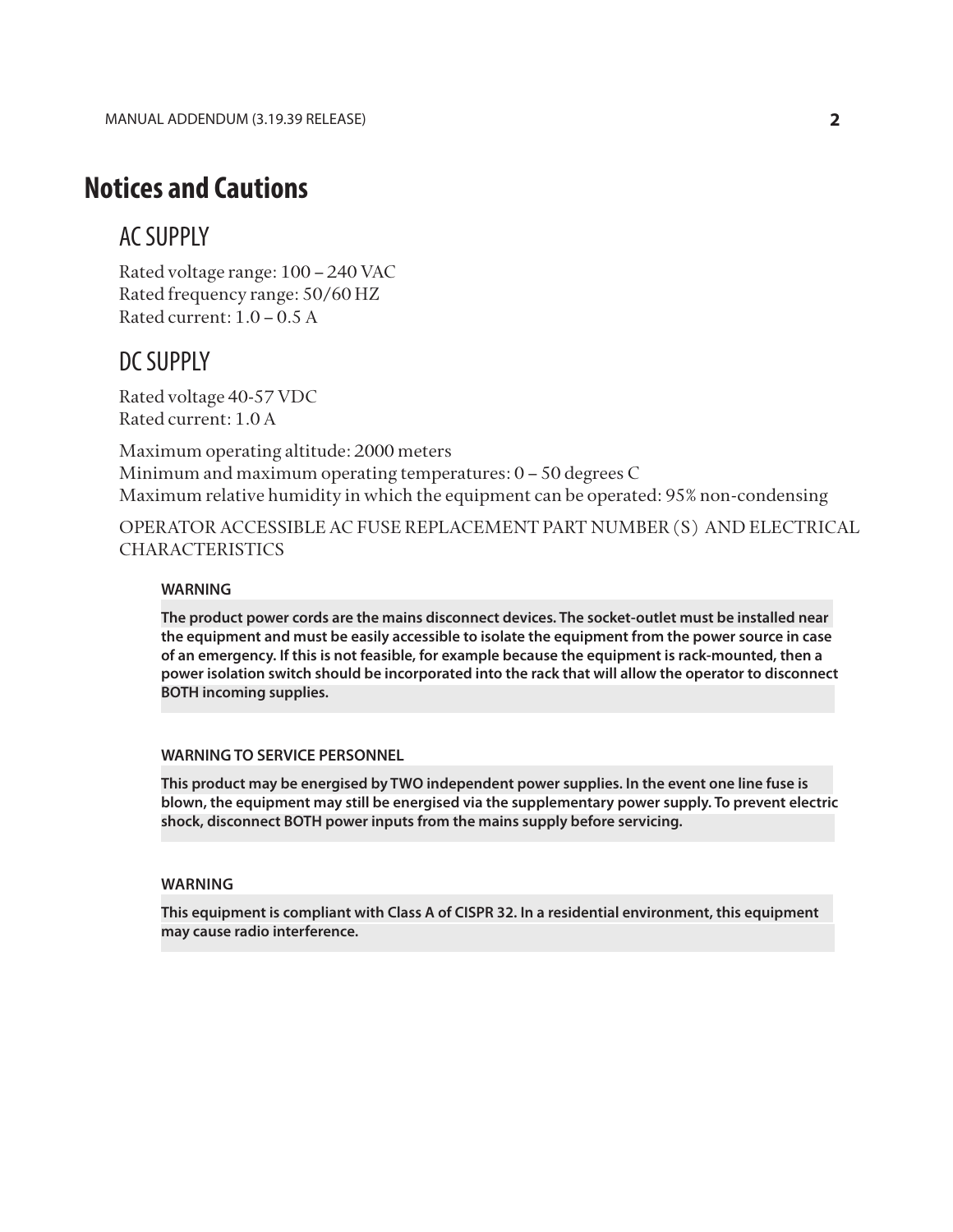# CAUTION:

For (DP) units with the AC-DC power option, this instrument has a DC voltage input. Ensure the power voltage is within the specified range of 40-57 VDC. The  $=$  symbol, if used, indicates a direct current supply. The DC supply must have external current control limiting the total power available to 240VA or less. An external 4A fuse is required on the DC supply.

Omnia.9sg-DP power supplies incorporate internal fuses. Hazardous voltages may still be present on some of the primary parts even when the fuse has blown. If fuse replacement is required, replace fuse only with same type and value for continued protection against fire.

# **CE Conformance Information**

This device complies with the requirements of the EEC council directives:

- ♦ 2011/65/EU (RoHS)
- ♦ 2014/30/EU (Electromagnetic compatibility)
- ♦ 2014/35/EU (Safety low voltage directive)

# **-48VDC Power Entry**

The DC entry connector is not supplied. For a compatible connector, use one of the following:

## Preassembled

TE Connectivity part number GA310

## Custom

Housing: Molex 03-12-1036 Pins: Molex 18-12-1221 or Molex 18-12-1222

## **Wiring Instructions**

Follow instructions for proper crimping of Molex pins. Use the wiring diagram on rear of unit:



Color wires according to local regulations.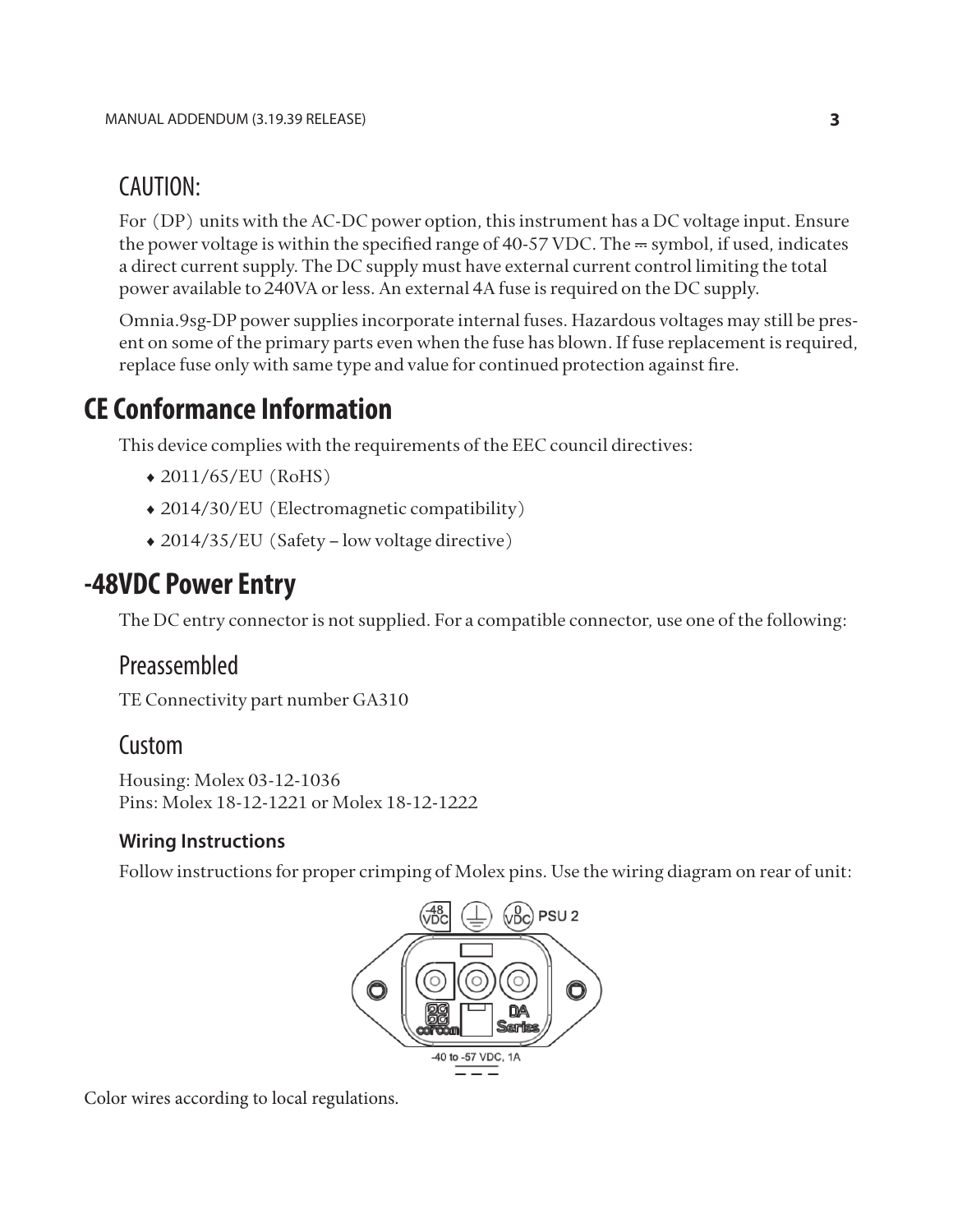# **Version 3.19.39 Software Addendum**

The following software change descriptions outline differences and updates since this last published manual (3.16.50). This guide is an addendum to that document, available at https://www.telosalliance.com/Omnia/Omnia9sg

# USB Connector Notice

The front panel USB connector is provided solely for use with a USB thumb drive for purposes of updating software, downloading log files, or loading music files to the unit. Once use for any such purpose is complete, the thumb drive should be removed. Due to RF emissions and interference concerns, under no circumstances should this port be used to cable connect the 9SG to another a piece of equipment, nor should a USB cable be left inserted in this port .

# Livewire RTP Time Stamp Compatibility

Version 3.19.39 adds a new feature to help insure compatibility between the 9.SG and certain, older Livewire implementations. To access this, go to /Home/Omnia.9sg/Stereo Generator and select Input 1, 2 or 3

| $\Box$ io (x)<br>Omnia.9sg - 0418A0053 - NfRemote                                                                                                      |                                                   |                                                             |                  |                                                                                       |     |  |                |        |                                                          |   |          |
|--------------------------------------------------------------------------------------------------------------------------------------------------------|---------------------------------------------------|-------------------------------------------------------------|------------------|---------------------------------------------------------------------------------------|-----|--|----------------|--------|----------------------------------------------------------|---|----------|
|                                                                                                                                                        | Omnia.9sg<br>Location: SysLocation                | HP Vol: 0.0 dB<br>Cl Vol: 0.0 dB<br>Menu<br>▼<br>MPX Output |                  |                                                                                       |     |  | $\overline{2}$ | 3      | 5                                                        | 6 |          |
| Pre-Final Meters<br>$-12$<br>$-6$<br>$\bullet$<br>$\epsilon$<br>$12\,$<br>$-30$<br>$-24$<br>$-18$<br>18<br>$-144.0$<br><b>Stereo</b><br><b>Digital</b> |                                                   |                                                             |                  | <b>Loudness Meters</b><br>Pre Final<br>Local Pre<br>MPX Out  <br>MPX In 1<br>MPX In 2 |     |  |                |        | $-144.0$<br>$-144.0$<br>$-144.0$<br>$-144.0$<br>$-144.0$ |   |          |
| Home                                                                                                                                                   | Omnia.9sq                                         | <b>Stereo Generator</b>                                     |                  | Livewire Inputs                                                                       |     |  |                |        |                                                          |   | $\equiv$ |
| Overview                                                                                                                                               |                                                   | <b>Disabled</b>                                             | Channel:         |                                                                                       | 世界期 |  |                | Assign |                                                          |   |          |
| Input 1                                                                                                                                                |                                                   |                                                             |                  | <b>Channel List</b>                                                                   |     |  |                |        |                                                          |   |          |
| Input 2                                                                                                                                                |                                                   |                                                             |                  | Upload AES67 SDP                                                                      |     |  |                |        |                                                          |   |          |
|                                                                                                                                                        | Discarded: 0, Lost: 0, Late: 0, Resyncs: 0        | Take                                                        |                  |                                                                                       |     |  |                |        |                                                          |   |          |
| Input 3                                                                                                                                                | Overruns: 0, Underruns: 0<br>Margin In: 0, Out: 0 | Ignore Timestamps (Omnia.11 compat)                         |                  |                                                                                       |     |  |                |        |                                                          |   |          |
| MPX Input 1                                                                                                                                            | Queue: 0.0%, Ratio: 0.0000                        |                                                             | 言言言<br>Dst Name: |                                                                                       |     |  |                |        |                                                          |   |          |
| MPX Input 2                                                                                                                                            | <b>Reset Statistics</b>                           |                                                             |                  | Fifo Buffer: 30 ms                                                                    |     |  |                |        |                                                          |   |          |
|                                                                                                                                                        |                                                   |                                                             |                  |                                                                                       |     |  |                |        |                                                          |   |          |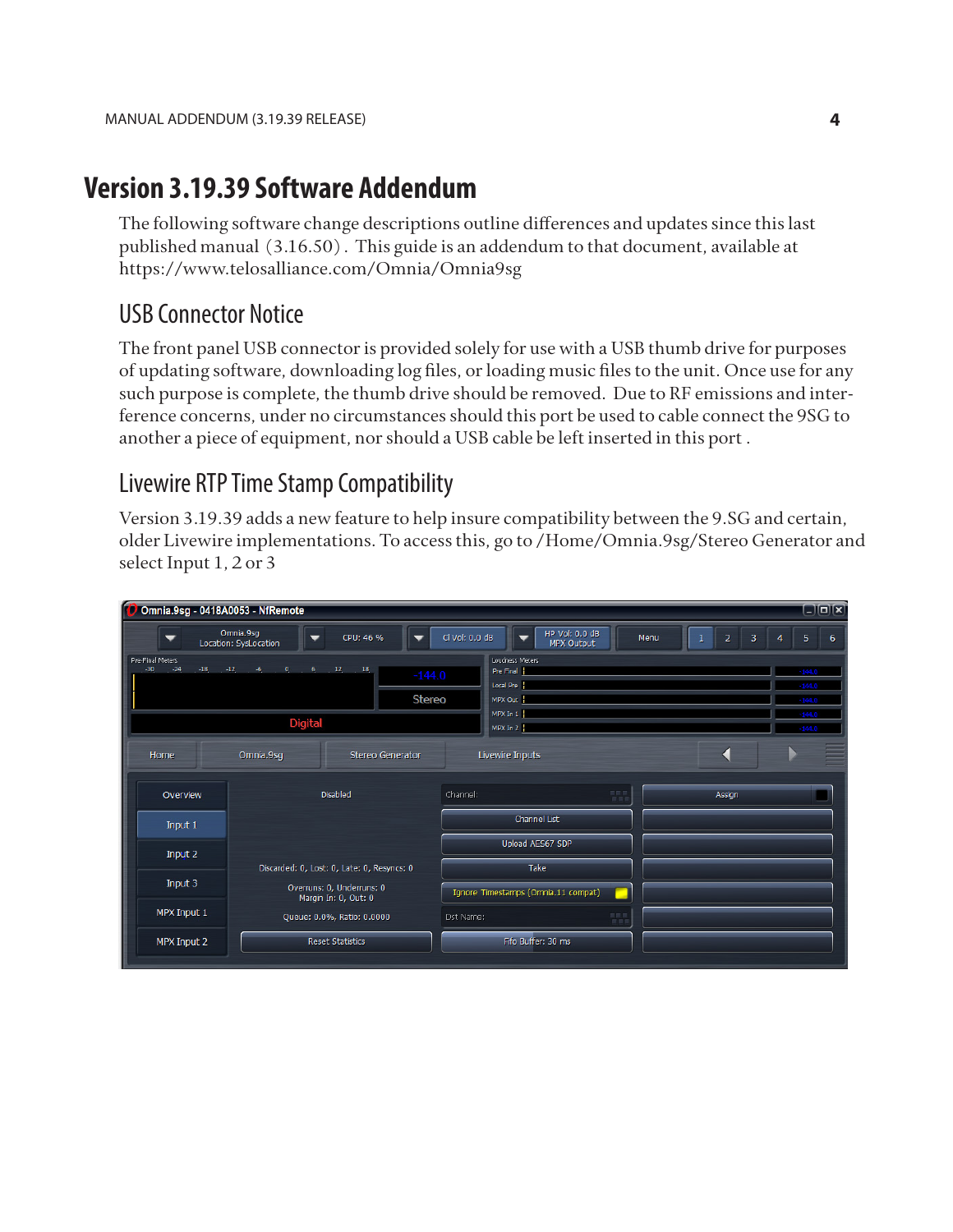## RDS UECP

RDS UECP/Remote control over TCP/IP UECP (Universal Encoder Control Protocol) is a standardized protocol that is used to send information to RDS encoders. It is supported by many software and hardware RDS encoders, and by many automation systems. The RDS option must be installed in order to reach the UECP control screen below: /Home/Omnia.9sg/RDS/Main

| Home        | Omnia.9sg                                | <b>RDS</b>       |                          | Main                       | $\equiv$                                                              |
|-------------|------------------------------------------|------------------|--------------------------|----------------------------|-----------------------------------------------------------------------|
|             |                                          | <b>UECP: TCP</b> | $\overline{\phantom{0}}$ | Listen to specific address |                                                                       |
| Main        | LECP input port: 1080                    |                  |                          | Site Address:              | 見見見                                                                   |
|             | Use internal settings on connection drop |                  |                          | Encoder address:           | $\frac{1}{\alpha} \frac{1}{\alpha} \frac{1}{\alpha} \frac{1}{\alpha}$ |
| <b>UECP</b> | Not Connected                            |                  |                          | DSN:                       | <b>RRR</b>                                                            |
|             |                                          |                  |                          | PSN:                       | $\frac{12}{16} \frac{12}{16} \frac{12}{16}$                           |
|             |                                          |                  |                          |                            |                                                                       |

Omnia.9.sg supports a subset of UECP commands over an IP connection only (RS232 is not supported). The UECP dropdown enables and disables UECP support and has the following options: TCP / UDP / TCP (ASCII) / UDP (ASCII). Select the one appropriate for your installation. Many applications now support UECP directly, but for those that do not, an ASCII mode is supported for sending commands in plain text. *UECP input port* is a text field where you can enter the port to listen for UECP commands, in decimal. *UECP is connected* (On/Off) (read only)- displays the current status of the UECP connection (On = connected, off = not connected). *Use internal settings on connection drop* specifies whether Omnia.9sg should fallback to the RDS settings specified in other pages in the RDS menu, should the UECP connection drop. It is a good idea to enable this and populate the RDS settings with "generic" information should the automation system fail to connect and provide data via UECP. The Status line will show the connection status (TCP) and number of messages received (UDP). As UECP can send commands via multicasting to multiple RDS encoders, each message contains addressing information. The "Listen to specific address" option instructs Omnia.9 to only listen for UECP commands targeted to the specified address. The options are Site/Encoder Address, DSN, PSN. Enter the information appropriate to your RDS network if this feature is utilized.

## Omnia 9.sg MIB Definitions

SNMP traps and status report capabilities have been expanded in 3.19.39, but the interface for enabling SNMP and setting communities and traps remain the same as previous versions. The Omnia.9sg MIB file is available via the built-in HTTP server on the SNMP Test Page, which can be accessed from any white-listed computer on the network. Enter the IP address of the unit followed by the port number and "/SNMP", substituting your own IP address into this example: http://192.168.1..1:7380/SNMP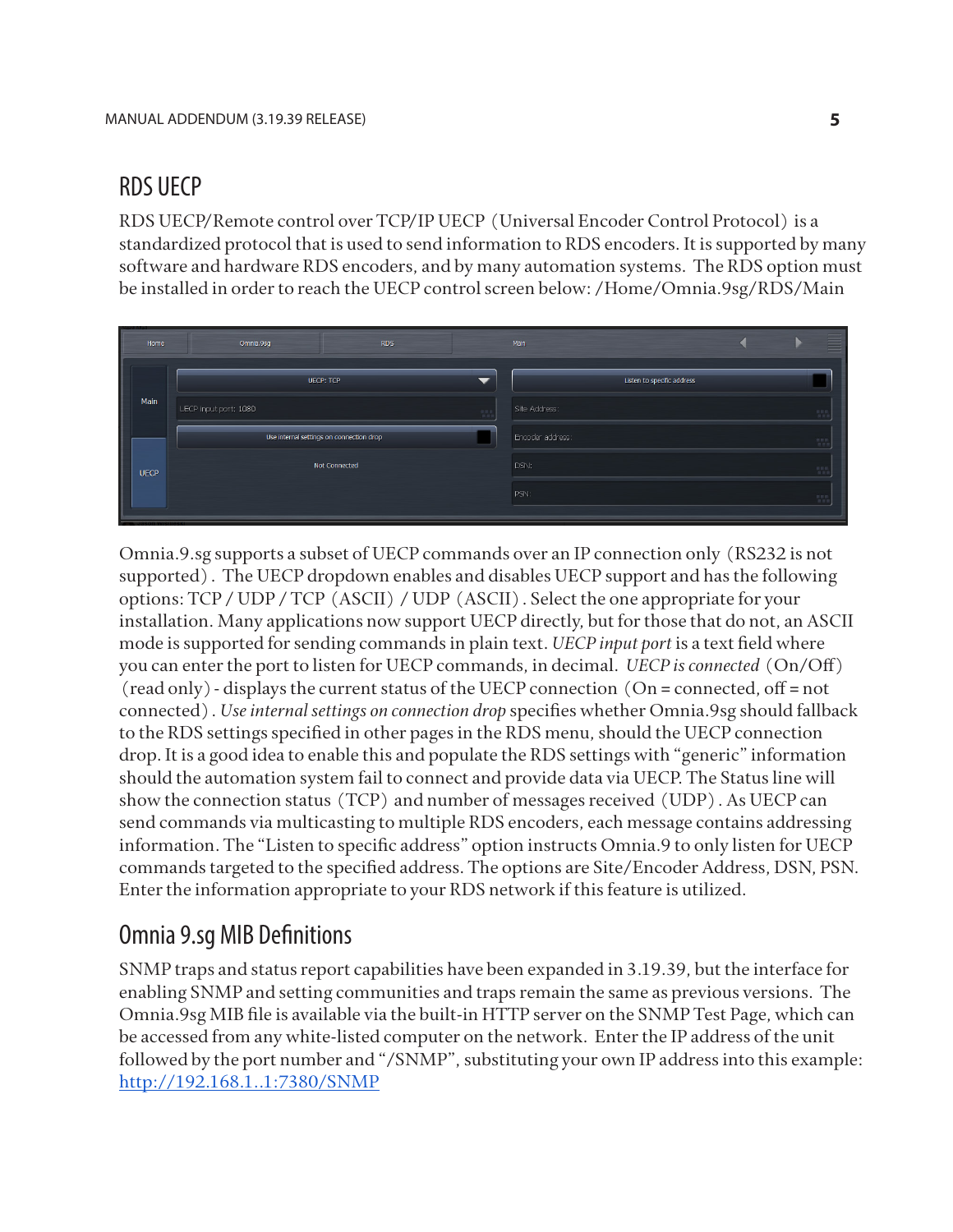New SNMP traps have been added in this release

- ♦ Loss of AES sync / AES Error
- ♦ Alert that system is in mono mode
- ♦ Pre-emphasis settings have changed
- ♦ MPX level has changed
- ♦ RDS level has changed

The most recent MIB file is reprinted here for reference:

```
OMNIA9SG-MIB DEFINITIONS ::= BEGIN
-- MIB for Omnia.9sg devices
-- Applicable to software version: 3.19.35 - 
IMPORTS<br>NOTIFICATION-TYPE,
     NOTIFICATION-TYPE, OBJECT-TYPE, MODULE-IDENTITY, 
     enterprises, Integer32, IpAddress
           FROM SNMPv2-SMI
     DisplayString
           FROM SNMPv2-TC;
linearAcoustic MODULE-IDENTITY
     LAST-UPDATED "201608280809Z"
     ORGANIZATION 
          "Telos Alliance"
     CONTACT-INFO 
           "Leif Claesson 
      E-mail leif.claesson@telosalliance.com"
          "The MIB module for the Omnia.9sg implementation of the SNMPv2c
protocol."
     REVISION "201608280809Z"
     DESCRIPTION ""
::= { enterprises 28660 }
omnia9sg OBJECT IDENTIFIER ::= { linearAcoustic 9008 }
main
main OBJECT IDENTIFIER ::= { omnia9sg 1 }
                              OBJECT IDENTIFIER ::= { omnia9sg 2 }
snmp-main
snmp-main OBJECT IDENTIFIER ::= { main 1 }
                               OBJECT IDENTIFIER ::= { trap 1 }
prodinfo-main
prodinfo-main OBJECT IDENTIFIER ::= { main 2 }
                              OBJECT IDENTIFIER := { trap 2 }
sys-main
sys-main OBJECT IDENTIFIER ::= { main 3 }
                               OBJECT IDENTIFIER ::= { trap 3 }
status-main
                               OBJECT IDENTIFIER ::= { main 4 }
```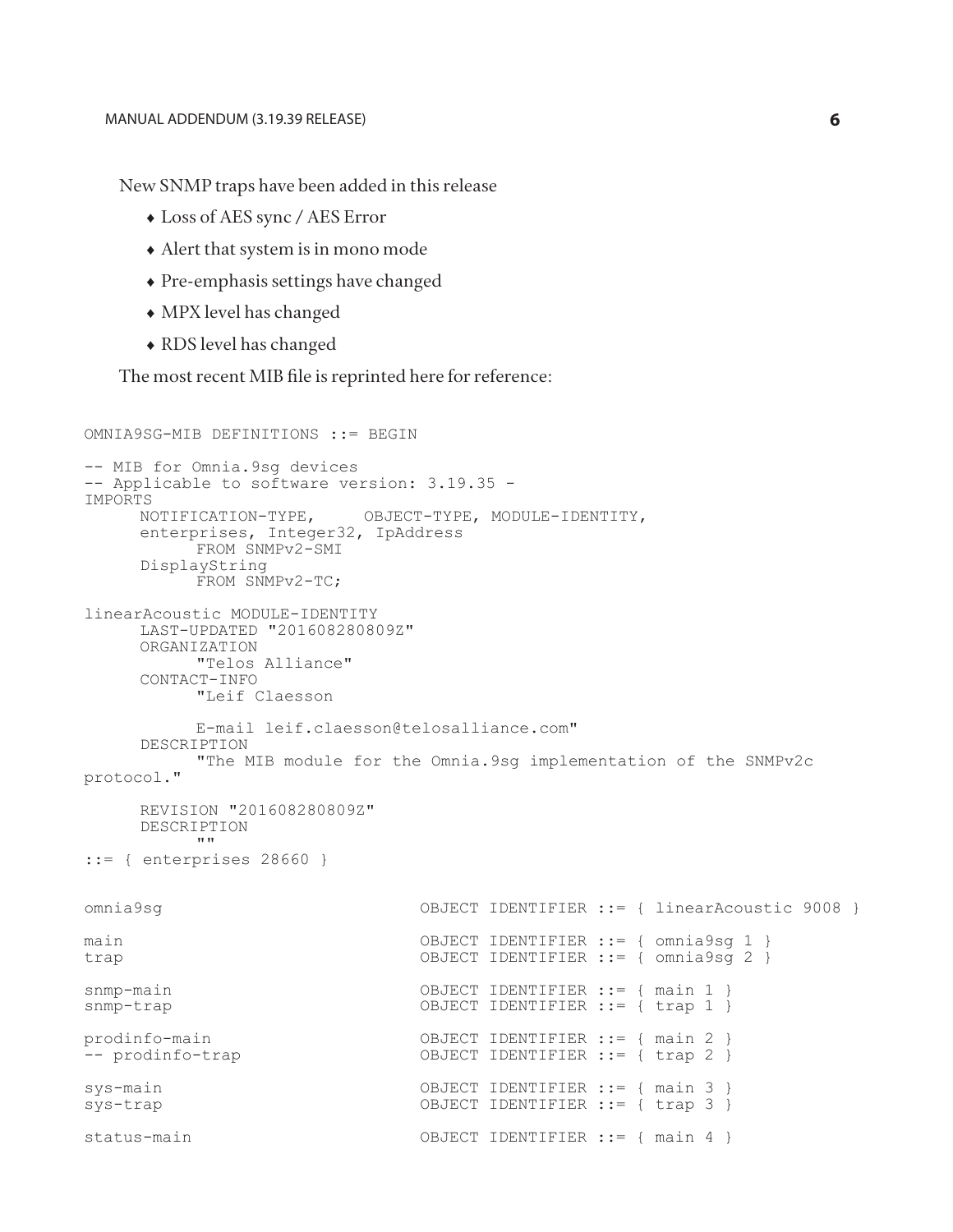status-trap OBJECT IDENTIFIER ::= { trap 4 } input-status-main<br>input-status-trap<br>cur-loudness-main OBJECT IDENTIFIER ::= { status-main 1 } input-status-trap OBJECT IDENTIFIER ::= { status-trap 1 } cur-loudness-main OBJECT IDENTIFIER ::= { status-main 2 } -- cur-loudness-trap OBJECT IDENTIFIER ::= { status-trap 2 } output-status-main<br>
output-status-trap<br>
OBJECT IDENTIFIER ::= { status-trap 3 }<br>  $\frac{1}{1}$ <br>
OBJECT IDENTIFIER ::= { status-trap 3 } output-status-trap OBJECT IDENTIFIER ::= { status-trap 3 } rds-status-main<br>
rds-status-trap<br>
rds-status-trap<br>
(DBJECT IDENTIFIER := { status-trap 4 } OBJECT IDENTIFIER ::= { status-trap 4 } preset-main preset-main OBJECT IDENTIFIER ::= { main 5 } OBJECT IDENTIFIER  $:=$  { trap 5 } - snmp - software-link OBJECT-TYPE INTEGER {unavailable  $(-1)$ , linked  $(0)$ , unlinked  $(1)$ } MAX-ACCESS read-only<br>STATUS curr current DESCRIPTION "SNMP agent currently linked to Omnia.9sg. This link goes down during upgrade and reconfiguration." DEFVAL  $\{-1\}$  $::= {$  snmp-main 1 } software-link OBJECT IDENTIFIER ::= { snmp-trap 1 } software-link-down NOTIFICATION-TYPE current DESCRIPTION "Omnia.9sg software link lost."  $::=$  { software-link  $0$  11 } software-link-up NOTIFICATION-TYPE current DESCRIPTION "Omnia.9sg software link established."  $::=$  { software-link  $0$  10 } software-link-failure OBJECT-TYPE INTEGER {unavailable  $(-1)$ , ok  $(0)$ , fail  $(1)$  } MAX-ACCESS read-only<br>STATUS current DESCRIPTION "SNMP agent unable to communicate with Omnia.9sg for an extended time. Failure is critical issue." DEFVAL  $\{-1\}$  $::=$  { snmp-main 2 } software-link-failure OBJECT IDENTIFIER ::= { snmp-trap 2 } software-link-failure-alarm NOTIFICATION-TYPE Current DESCRIPTION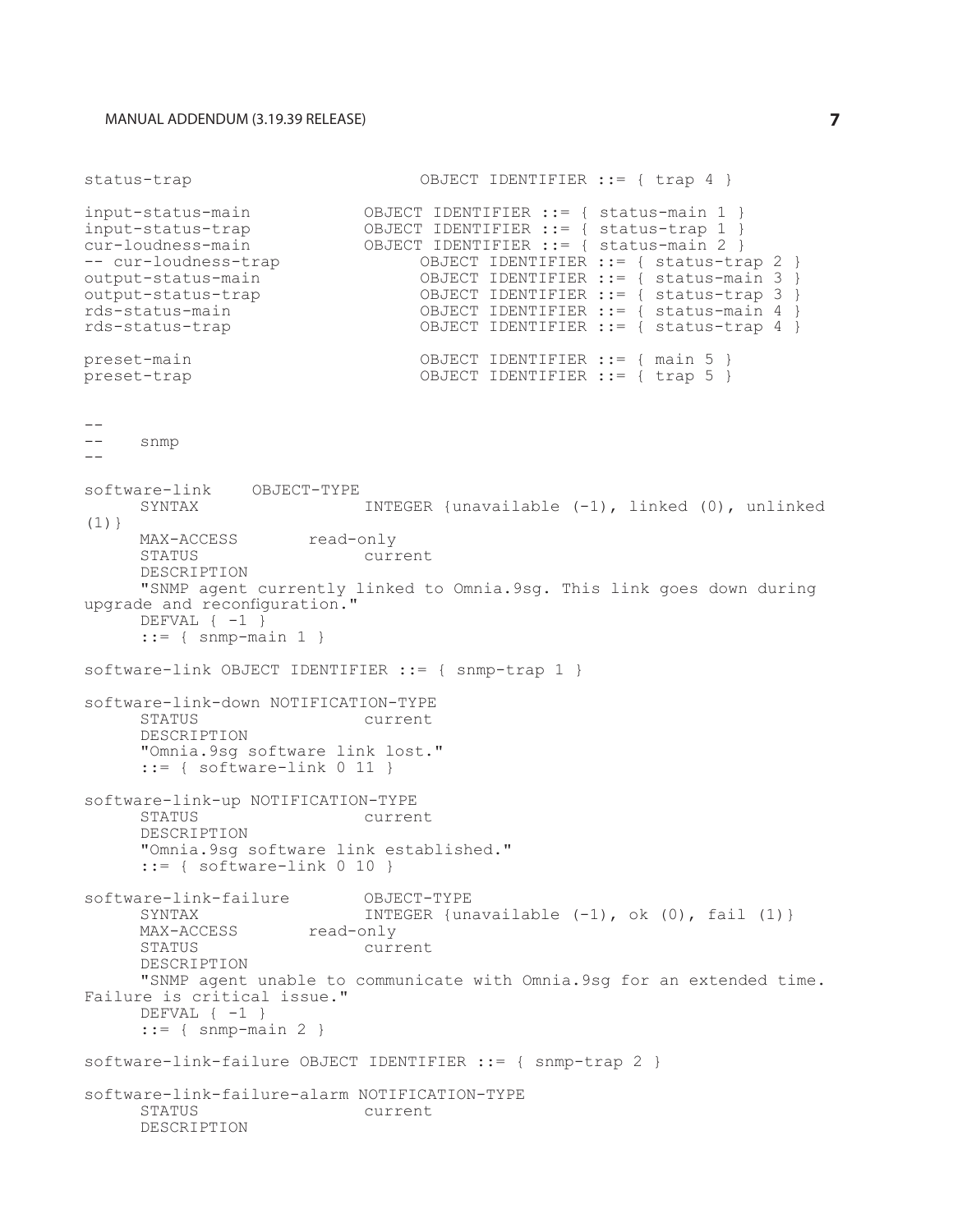```
"Omnia.9sg software link sustained failure."
      ::= { software-link-failure 0 11 }
software-link-restored NOTIFICATION-TYPE
                            current
      DESCRIPTION
      "Omnia.9sg software link re-established."
      ::= { software-link-failure 0 10 }
heartbeat OBJECT IDENTIFIER : = { snmp-trap 0 }
trap-heartbeat NOTIFICATION-TYPE
                    current
      DESCRIPTION
      "Omnia.9sg software heartbeat."
     ::= { heartbeat 73 }
--
    prodinfo
--
-- model<br>model-name
     -name OBJECT-TYPE<br>SYNTAX DisplayStri
                       DisplayString (SIZE (0..64))<br>read-only
     MAX-ACCESS<br>STATUS
                             current
     DESCRIPTION
      "Model Name"
      ::= { prodinfo-main 1 }
-- software version
software-version OBJECT-TYPE
                       DisplayString (SIZE (0..64))<br>read-only
     MAX-ACCESS<br>STATUS
                             current
      DESCRIPTION
      "Device's software version."
     ::= { prodinfo-main 2 }
-- firmware version
firmware-version OBJECT-TYPE
                        DisplayString (SIZE (0..64))<br>read-only
     MAX-ACCESS<br>STATUS
                             current
     DESCRIPTION
      "Devices's firmware version."
      ::= { prodinfo-main 3 }
--- omnia9sg system
-
```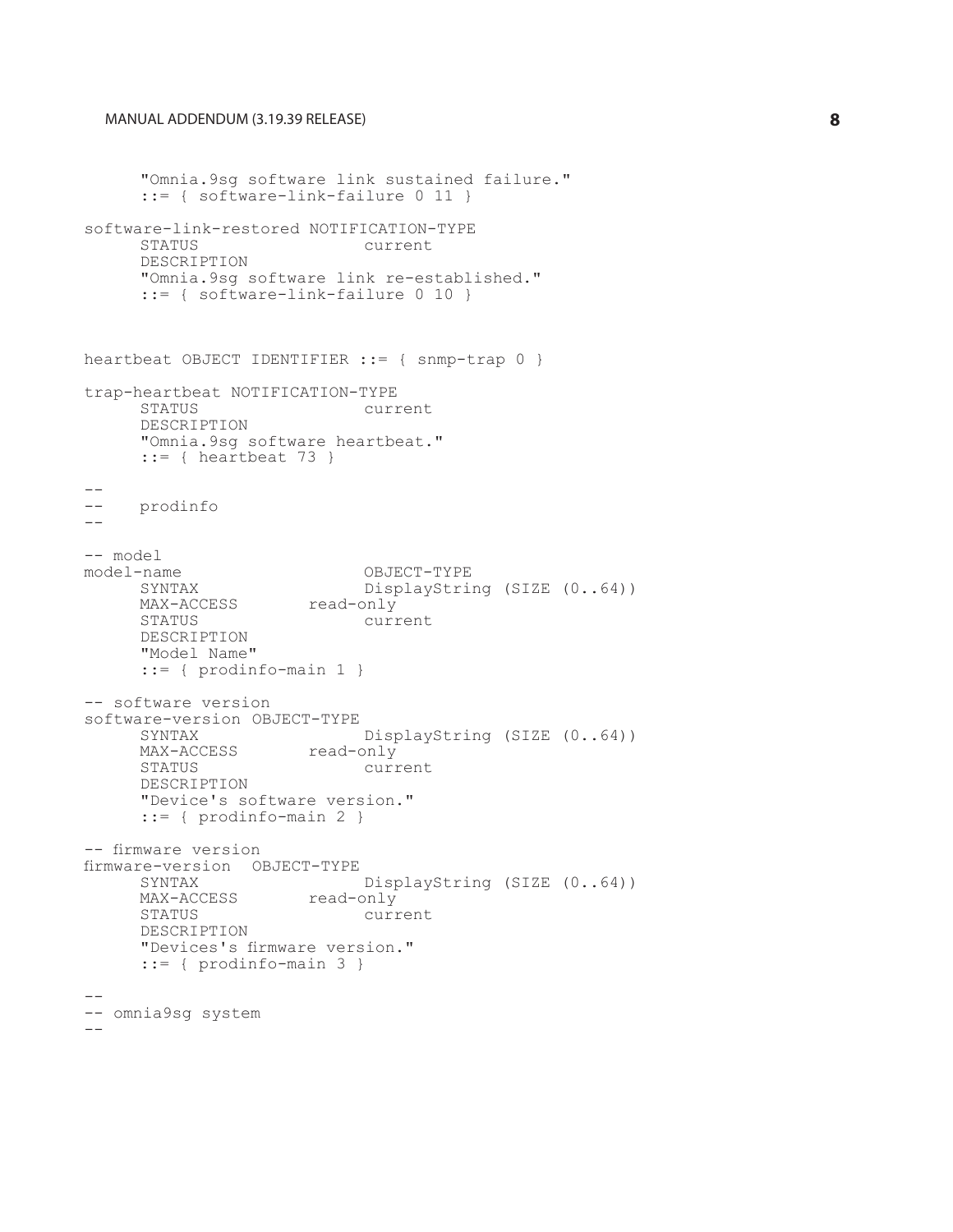```
engine-status OBJECT-TYPE<br>SYNTAX INTEGE
                       INTEGER {unavailable (-1), ok (0), fail (1)}<br>read-only
     MAX-ACCESS<br>STATUS
                             current
     DESCRIPTION
      "Status of processing engine."
     DEFVAL \{-1\}::= { sys-main 1010 }
engine-status OBJECT IDENTIFIER ::= { sys-trap 1010 }
engine-failure NOTIFICATION-TYPE<br>STATUS current
                          current
     DESCRIPTION
      "General Engine (hardware) Failure."
      ::= { engine-status 0 11 }
engine-ok NOTIFICATION-TYPE<br>STATUS current
                            current
     DESCRIPTION
      "Engine (Hardware) OK."
     ::= { engine-status 0 10 }
ref-rate-status OBJECT-TYPE
                       INTEGER {unavailable (-1), ok (0), wrong (1)}<br>read-only
     MAX-ACCESS<br>STATUS
                             current
     DESCRIPTION
     "Status of 48k reference input sample rate."
     DEFVAL \{-1\}::= { sys-main 1011 }
ref-rate-status OBJECT IDENTIFIER ::= { sys-trap 1011 }
ref-rate-wrong NOTIFICATION-TYPE<br>STATUS current
                            current
     DESCRIPTION
      "Wrong reference rate, only 48 kHz supported"
      ::= { ref-rate-status 0 11 }
ref-rate-ok NOTIFICATION-TYPE
                            current
     DESCRIPTION
      "Reference rate OK or N/A."
      ::= { ref-rate-status 0 10 }
psu-status OBJECT-TYPE<br>SYNTAX INTEGE
                      INTEGER {unavailable (-1), ok (0), fail (1)}<br>read-only
     MAX-ACCESS<br>STATUS
                            current
     DESCRIPTION
      "Status of power supply redundancy."
     DEFVAL \{-1\}::= { systemain 1020 }<br>psu-status OBJECT IDE
               OBJECT IDENTIFIER ::= { sys-trap 1020 }
```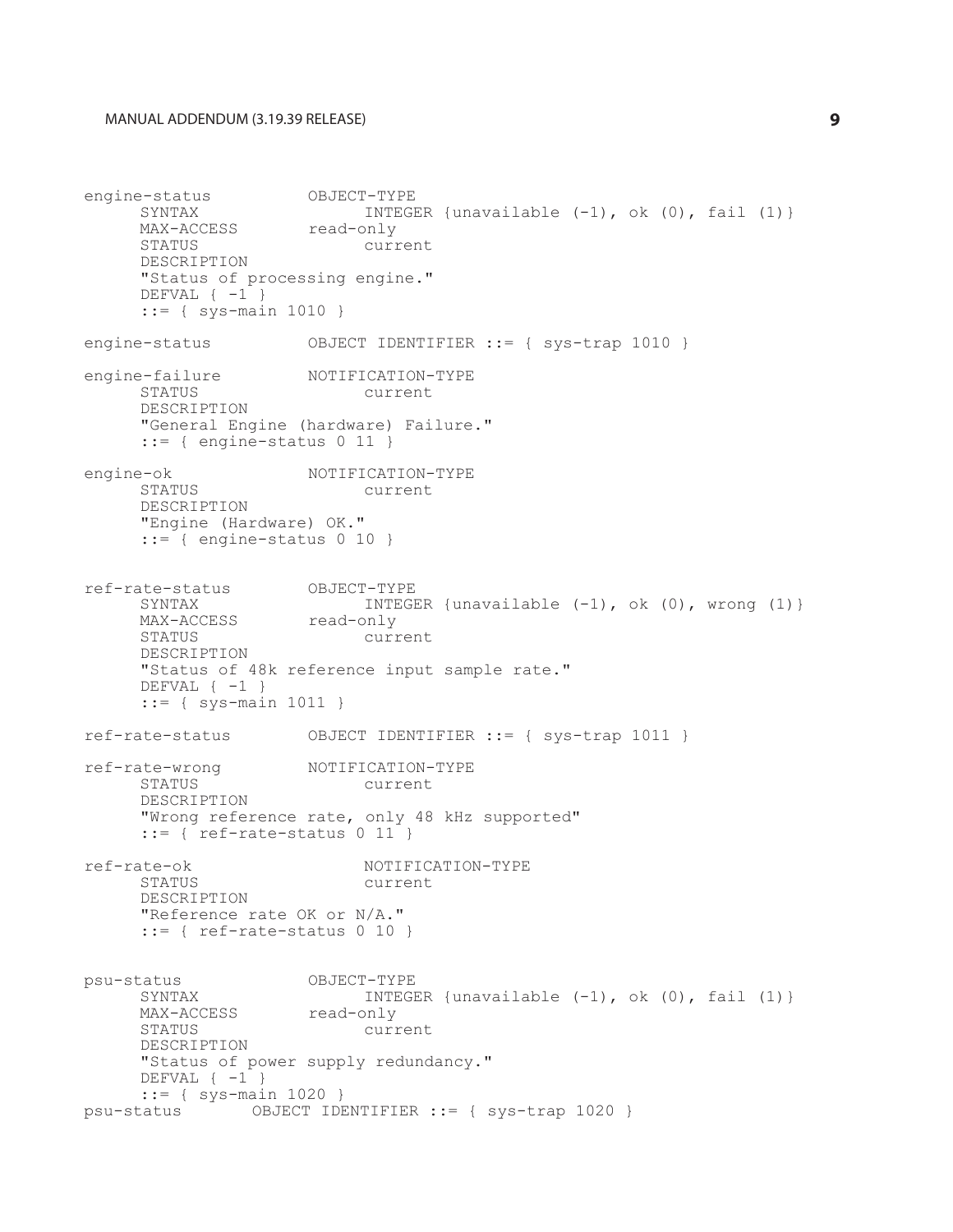```
power-redundancy-failure NOTIFICATION-TYPE
                            current
     DESCRIPTION
      "Power Redundancy Failure."
      ::= { psu-status 0 11 }
power-redundancy-ok NOTIFICATION-TYPE
                            current
     DESCRIPTION
      "Power Redundancy OK."
      ::= { psu-status 0 10 }
cpu-utilization OBJECT-TYPE
     SYNTAX Integer32<br>
MAX-ACCESS read-only
     MAX-ACCESS read-only<br>STATUS
                            current
     DESCRIPTION
     "CPU utilization percentage"
     DEFVAL \{-1\}::= { sys-main 1030 }
cpu-status OBJECT-TYPE
                      INTEGER {unavailable (-1), ok (0), overload (1)}<br>read-only
     MAX-ACCESS<br>STATUS
                            current
     DESCRIPTION
     "Sustained CPU overload status."
     DEFVAL \{-1\}::= { sys-main 1040 }
cpu-status OBJECT IDENTIFIER ::= { sys-trap 1040 }
cpu-overload-alarm NOTIFICATION-TYPE
                           current
     DESCRIPTION
     "CPU overloaded."
     ::= { cpu-status 0 11}
cpu-ok NOTIFICATION-TYPE
                           current
     DESCRIPTION
     "CPU status OK."
     ::= { cpu-status 0 10}
ram-available OBJECT-TYPE
     SYNTAX Integer32<br>MAX-ACCESS read-only
     MAX-ACCESS<br>STATUS
                         current
     DESCRIPTION
     "Amount of RAM available (MB)."
     DEFVAL \{-1\}::= { sys-main 1050 }
```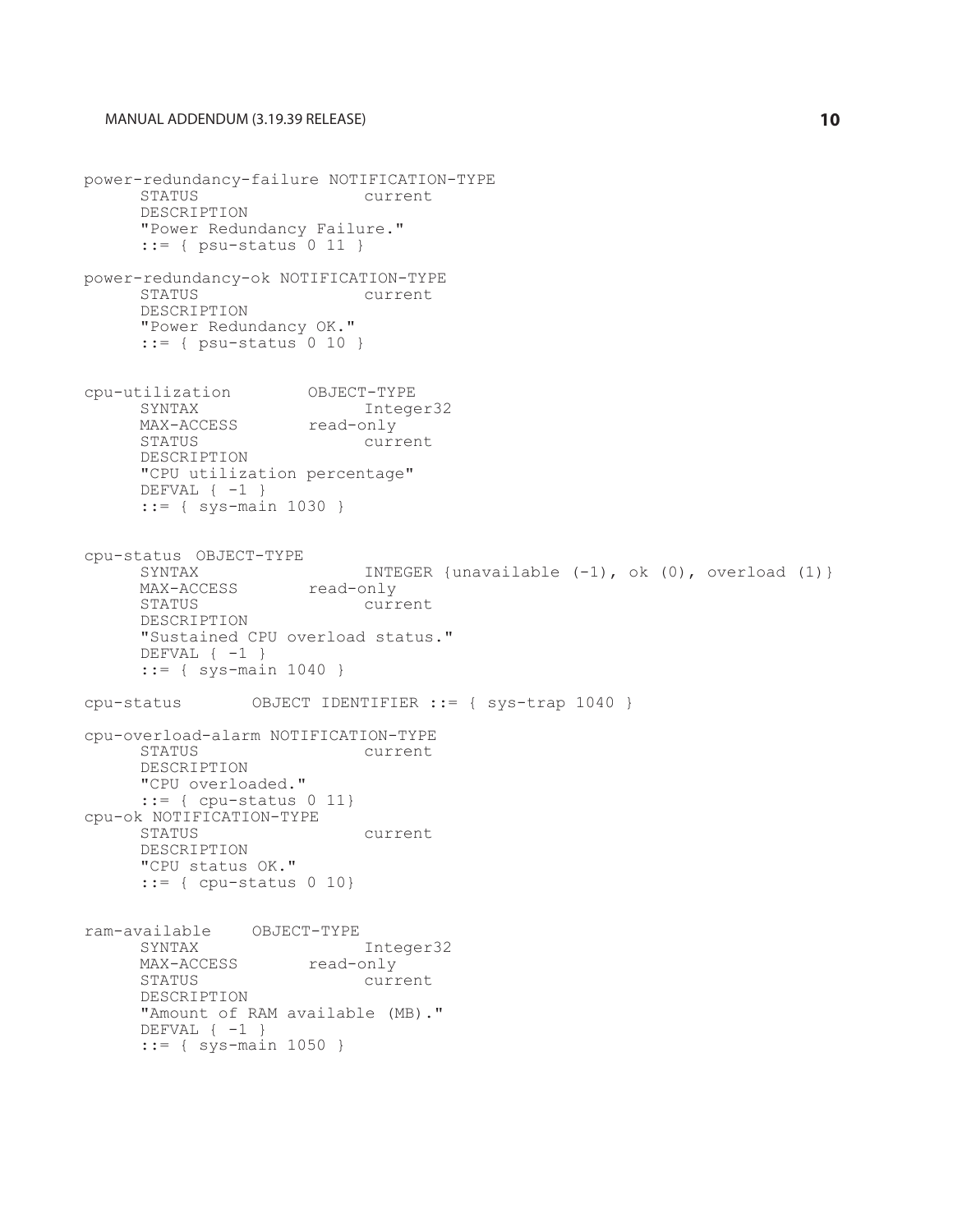ram-status OBJECT-TYPE INTEGER {unavailable  $(-1)$ , ok  $(0)$ , low  $(1)$ } MAX-ACCESS read-only<br>STATUS curr current DESCRIPTION "Overall RAM status." DEFVAL  $\{-1\}$ ::= { sys-main 1060 } ram-status OBJECT IDENTIFIER ::= { sys-trap 1060 } ram-depletion-alarm NOTIFICATION-TYPE current DESCRIPTION "Running out of RAM." ::= { ram-status 0 11} ram-ok NOTIFICATION-TYPE current DESCRIPTION "RAM status OK." ::= { ram-status 0 10} cpu-temperature-value OBJECT-TYPE Integer32 (-1..200)<br>read-only MAX-ACCESS<br>STATUS current DESCRIPTION "CPU temperature (Celsius)." DEFVAL  $\{-1\}$ ::= { sys-main 1070 } cpu-temperature OBJECT-TYPE INTEGER {unavailable  $(-1)$ , ok  $(0)$ , overheat  $(1)$ }<br>read-only MAX-ACCESS<br>STATUS current DESCRIPTION "CPU temperature condition." DEFVAL  $\{-1\}$ ::= { sys-main 1080 } cpu-temperature OBJECT IDENTIFIER ::= { sys-trap 1080 } cpu-overheat-alarm NOTIFICATION-TYPE current DESCRIPTION "CPU overheating." ::= { cpu-temperature 0 11} cpu-temperature-ok NOTIFICATION-TYPE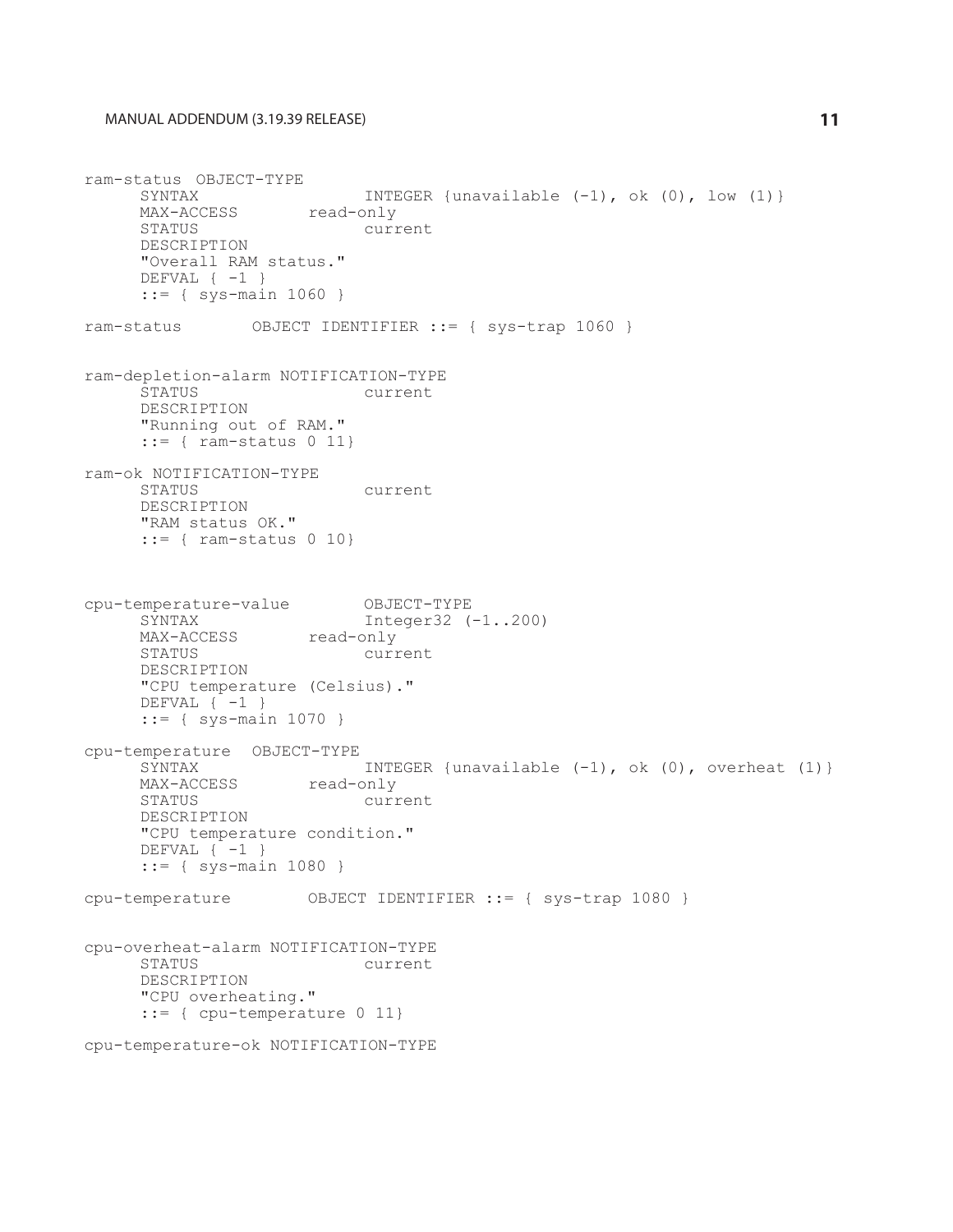```
STATUS current
     DESCRIPTION
     "CPU temperature OK."
     ::= { cpu-temperature 0 10}
chassis-temperature-value OBJECT-TYPE
     SYNTAX Integer32 (-1..200)
     MAX-ACCESS read-only
     STATUS current
     DESCRIPTION
     "Chassis temperature (Celsius)."
     DEFVAL \{-1\}::= { sys-main 1090 }
chassis-temperature OBJECT-TYPE<br>-) SYNTAX TNTEGER {unavailable
                     INTEGER {unavailable (-1), ok (0), overheat (1)}<br>read-only
     MAX-ACCESS<br>STATUS
                           current
     DESCRIPTION
     "Chassis temperature condition."
     DEFVAL \{-1\}::= { sys-main 1100 }
chassis-temperature OBJECT IDENTIFIER ::= { sys-trap 1100 }
chassis-overheat-alarm NOTIFICATION-TYPE
                           current
     DESCRIPTION
     "Chassis overheating."
     ::= { chassis-temperature 0 11 }
chassis-temperature-ok NOTIFICATION-TYPE
                          current
     DESCRIPTION
     "Chassis temperature OK."
     ::= { chassis-temperature 0 10 }
cpu-fan-speed OBJECT-TYPE
                     Integer32 (-1..10000)<br>read-only
     MAX-ACCESS<br>STATUS
                          current
     DESCRIPTION
     "CPU fan speed (RPM)."
     DEFVAL \{-1\}::= { sys-main 1110 }
cpu-fan-status OBJECT-TYPE
                     INTEGER {unavailable (-1), ok (0), fail (1)}<br>read-only
     MAX-ACCESS<br>STATUS
                          current
     DESCRIPTION
     "CPU fan status."
     DEFVAL \{-1\}::= { sys-main 1120 }
```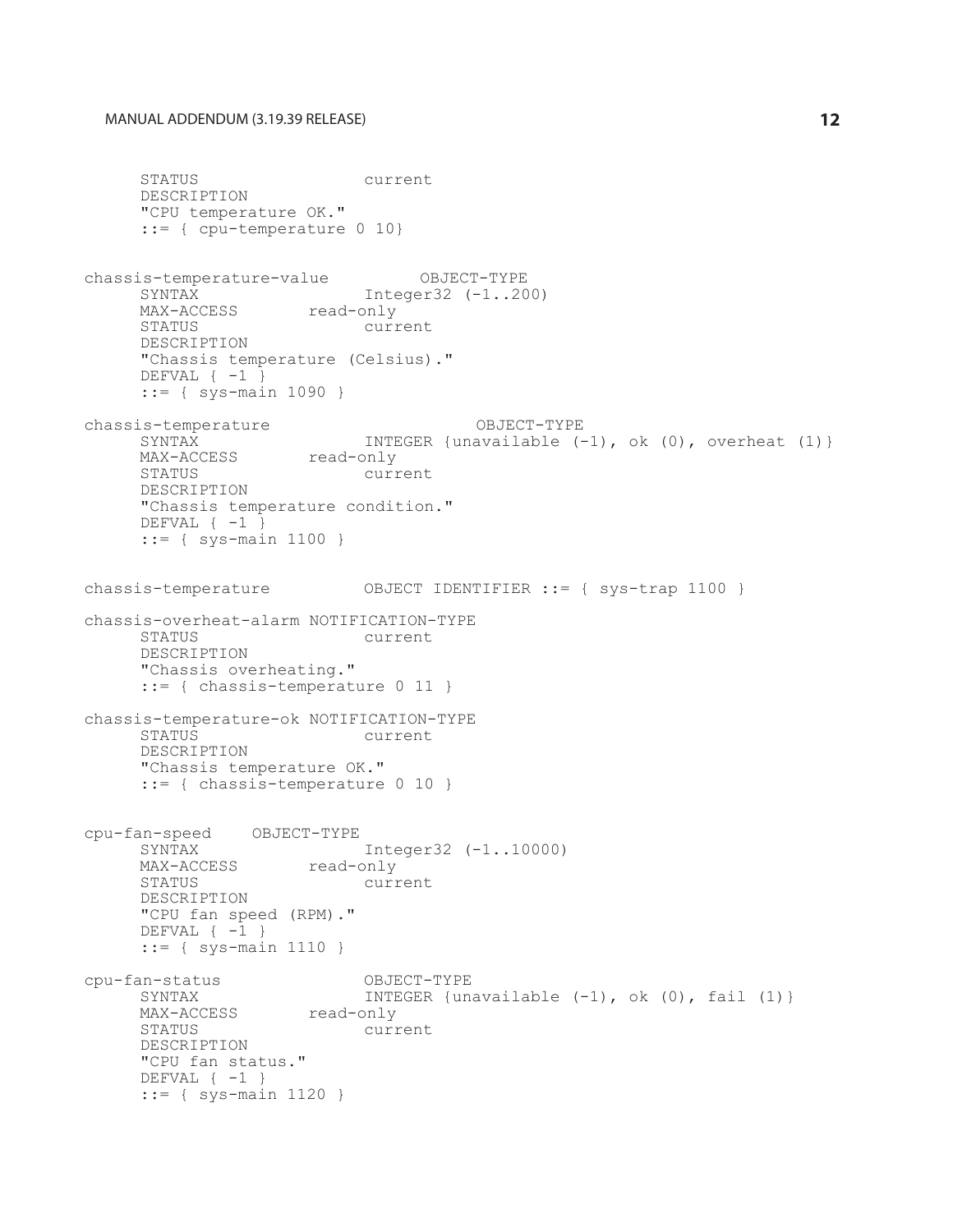```
cpu-fan-status OBJECT IDENTIFIER ::= { sys-trap 1120 }
cpu-fan-failure NOTIFICATION-TYPE
                                  current
       DESCRIPTION
       "CPU fan failure."
       ::= { cpu-fan-status 0 11 }
cpu-fan-ok NOTIFICATION-TYPE
                                 current
       DESCRIPTION
       "CPU fan OK."
       ::= { cpu-fan-status 0 10 }
-- chassis-fan-speed OBJECT-TYPE
-- SYNTAX Integer32 (-1..10000)<br>-- MAX-ACCESS read-only
-- MAX-ACCESS read-only<br>-- STATUS Current
-- STATUS current
-- DESCRIPTION<br>-- "Chassis fan sn
-- "Chassis fan speed (RPM)."
-- DEFVAL { -1}<br>\cdot \cdot = \{ \text{sys} - \text{maj}::= { sys-main 1130 }
-- chassis-fan-status OBJECT-TYPE<br>-- SYNTAX INTEGER (unavailable (-1)
-- SYNTAX INTEGER {unavailable (-1), ok (0), fail (1)}<br>-- MAX-ACCESS read-only
-- MAX-ACCESS read-only<br>-- STATUS current
-- STATUS current<br>-- DESCRIPTION
-- DESCRIPTION<br>-- "Chassis fan st
-- "Chassis fan status."<br>-- DEFVAL { -1 }
-- DEFVAL { -1 }<br>\cdot \cdot = 1 sys-mai
          ::= { sys-main 1140 }
-- chassis-fan-failure NOTIFICATION-TYPE<br>-- STATUS current
-- STATUS current<br>-- DESCRIPTION
-- DESCRIPTION<br>-- "Chassis fan failure."
-- :: = { sys-trap 1140 0 11 }-- chassis-fan-ok NOTIFICATION-TYPE<br>-- STATUS current
-- DESCRIPTION<br>-- "Chassis fan OK."<br>-- ::= { sys-trap 1140 0 10 }
--- omnia9sg main
- -backup-input-status OBJECT-TYPE<br>SYNTAX INTEGER {un
                                   INTEGER {unavailable (-1), ok (0), fail (1) }
       MAX-ACCESS read-only<br>STATUS curr
                              current
       DESCRIPTION
```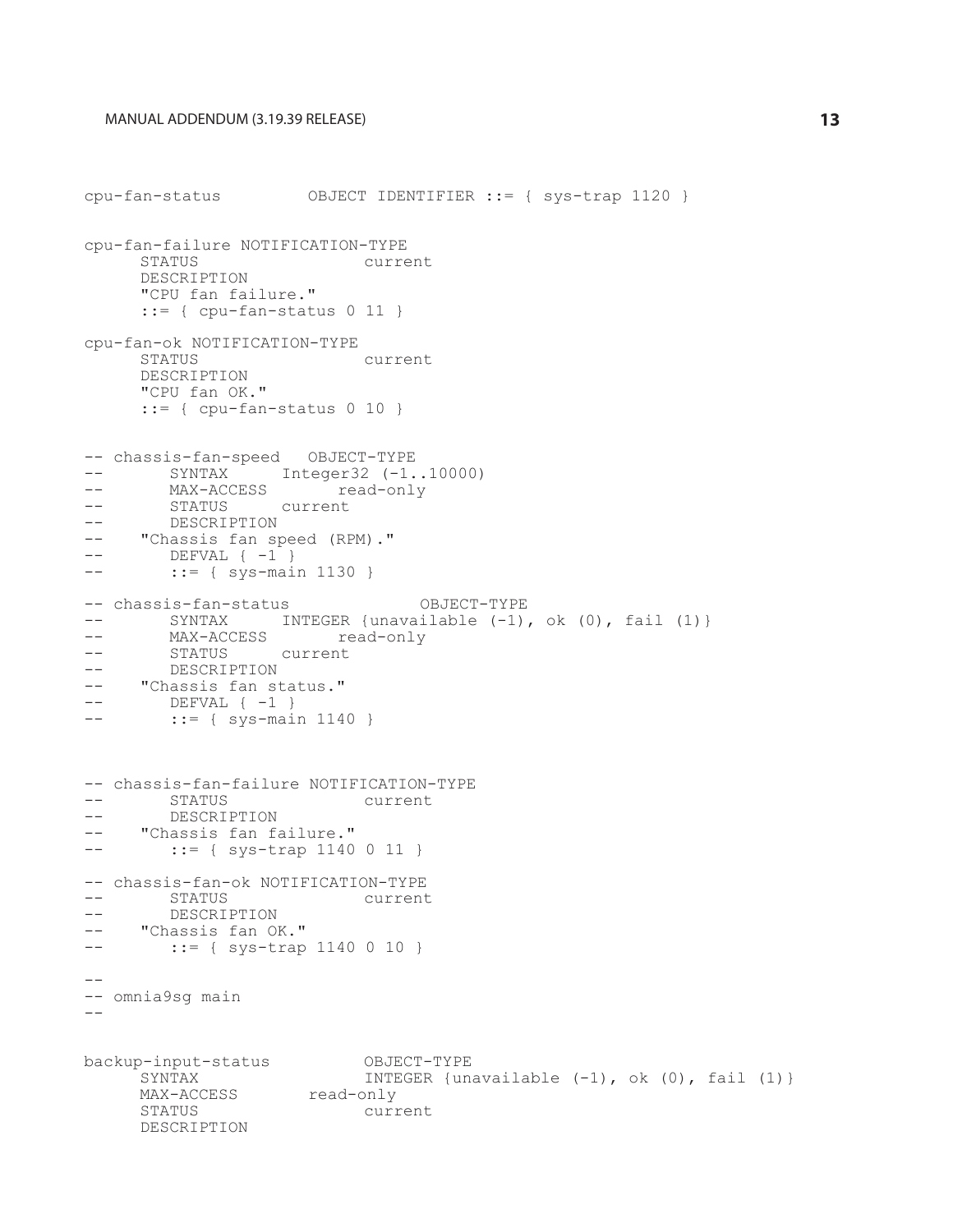```
"Backup input status (primary failed)"
     DEFVAL \{-1\}::= { input-status-main 1 }
backup-input OBJECT IDENTIFIER ::= { input-status-trap 1 }
backup-input-not-in-use NOTIFICATION-TYPE
                           current
     DESCRIPTION
     "Backup input not in use."
     ::= { backup-input 0 10}
backup-input-in-use NOTIFICATION-TYPE
                            current
     DESCRIPTION
     "Backup input in use."
     ::= { backup-input 0 11}
     local-input-status OBJECT-TYPE<br>SYNTAX INTEGER {unavaila
     SYNTAX INTEGER {unavailable (-1), main (0), local (1) }<br>MAX-ACCESS read-only
     MAX-ACCESS read-only<br>STATUS curr
                           current
     DESCRIPTION
     "Local input status (network override)"
     DEFVAL \{-1\}::= { input-status-main 2 }
local-input OBJECT IDENTIFIER ::= { input-status-trap 2 }
main-program-audio-on-air NOTIFICATION-TYPE
                           current
     DESCRIPTION
     "Local input not in use."
     ::= { local-input 0 10 }
local-override-audio-on-air NOTIFICATION-TYPE
                            current
     DESCRIPTION
     "Local input in use."
     ::= { local-input 0 11 }

input-silent-status OBJECT-TYPE
     SYNTAX INTEGER {unavailable (-1), ok (0), silence (1) }<br>MAX-ACCESS read-only
     MAX-ACCESS<br>STATUS
                           current
     DESCRIPTION
     "Input silence sense."
     DEFVAL \{-1\}::= { input-status-main 3 }
input-silence OBJECT IDENTIFIER ::= { input-status-trap 3 }
input-present NOTIFICATION-TYPE
                           current
     DESCRIPTION
```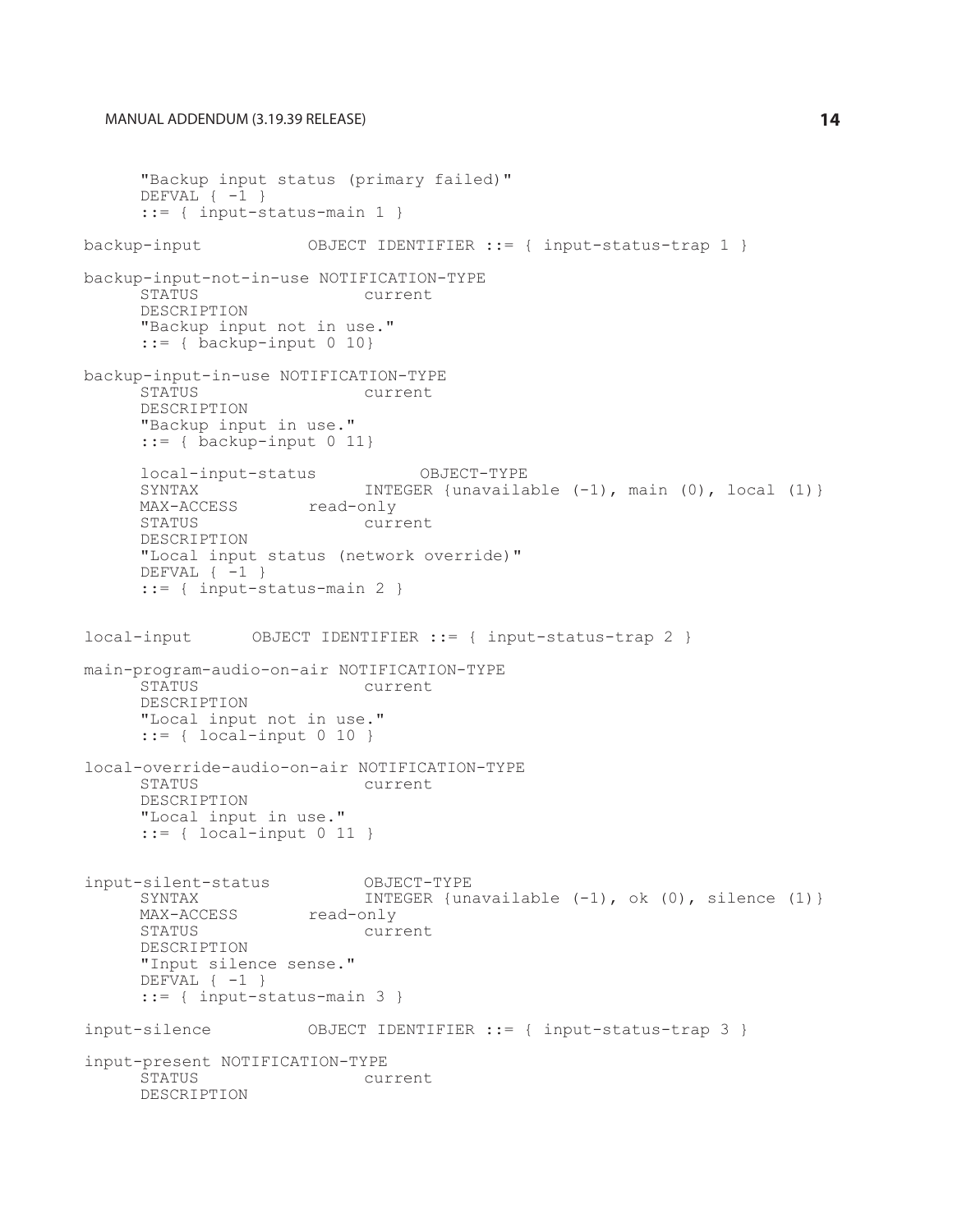```
"Input present."
      ::= { input-silence 0 10 }
input-silent NOTIFICATION-TYPE
                           current
     DESCRIPTION
      "Input audio loss (silence)."
      ::= { input-silence 0 11 }
internal-player-status OBJECT-TYPE<br>SYNTAX INTEGER {un
                            INTEGER {unavailable (-1), inactive (0), active
(1)}
     MAX-ACCESS read-only<br>STATUS
                            current
     DESCRIPTION
      "Internal player status."
     DEFVAL \{-1\}::= { input-status-main 4 }
internal-player OBJECT IDENTIFIER ::= { input-status-trap 4 }
internal-player-not-in-use NOTIFICATION-TYPE
                            current
     DESCRIPTION
      "Internal player not in use."
      ::= { internal-player 0 10 }
internal-player-on-air NOTIFICATION-TYPE
                            current
     DESCRIPTION
     "Internal player in use."
     ::= { internal-player 0 11 }
input-ch-balance OBJECT-TYPE
                             INTEGER {unavailable (-1), ok (0), left-low (1),
right-low(2)}
     MAX-ACCESS read-only<br>STATUS curr
                            current
     DESCRIPTION
      "Input channel balance status."
     DEFVAL \{-1\}::= { input-status-main 5 }
input-ch-balance OBJECT IDENTIFIER ::= { input-status-trap 5 }
input-ch-balanced NOTIFICATION-TYPE
                           current
     DESCRIPTION
     "Input channel balance OK."
     ::= { input-ch-balance 0 10 }
input-ch-imbalance NOTIFICATION-TYPE
                           current
     DESCRIPTION
     "Input channel imbalance."
     ::= { input-ch-balance 0 11 }
```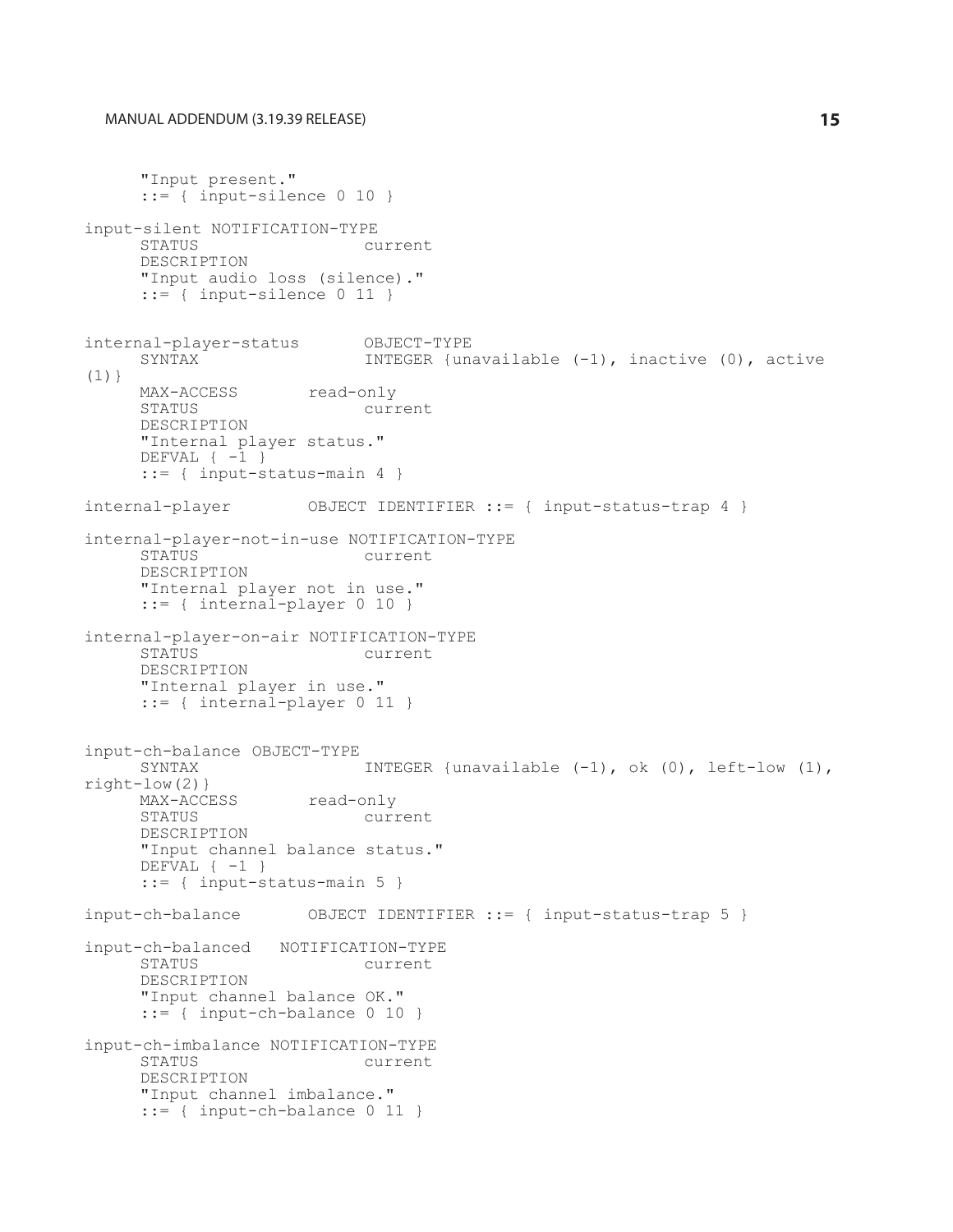```
input-overload-status OBJECT-TYPE
      SYNTAX                INTEGER {unavailable (-1), ok (0), overload (1)}
     MAX-ACCESS read-only<br>STATUS curr
                             current
     DESCRIPTION
      "Input overload status."
      DEFVAL \{-1\}::= { input-status-main 6 }
input-overload OBJECT IDENTIFIER ::= { input-status-trap 6 }
input-no-overload NOTIFICATION-TYPE
                             current
      DESCRIPTION
      "No input overload."
      ::= { input-overload 0 10 }
input-overload NOTIFICATION-TYPE
                            current
     DESCRIPTION
      "Input overload (clipping)."
      ::= { input-overload 0 11 }
digital-input-status OBJECT-TYPE<br>SYNTAX INTEGER {un
                             INTEGER {unavailable (-1), ok (0), missing (1),
not-in-use (2)}
     MAX-ACCESS read-only<br>STATUS curr
                             current
     DESCRIPTION
     "Digital Input status"
      DEFVAL \{-1\}::= { input-status-main 7 }
digital-input-status OBJECT IDENTIFIER ::= { input-status-trap 7 }
digital-input-not-missing NOTIFICATION-TYPE<br>STATUS current
                              current
      DESCRIPTION
      "Digital input present"
      ::= { digital-input-status 0 10 }
digital-input-missing NOTIFICATION-TYPE<br>STATUS current
                             current
      DESCRIPTION
      "Digital input missing."
      ::= { digital-input-status 0 11 }
digital-input-not-in-use NOTIFICATION-TYPE<br>STATUS current
                       current
      DESCRIPTION
      "Digital input not in use."
      ::= { digital-input-status 0 12 }
```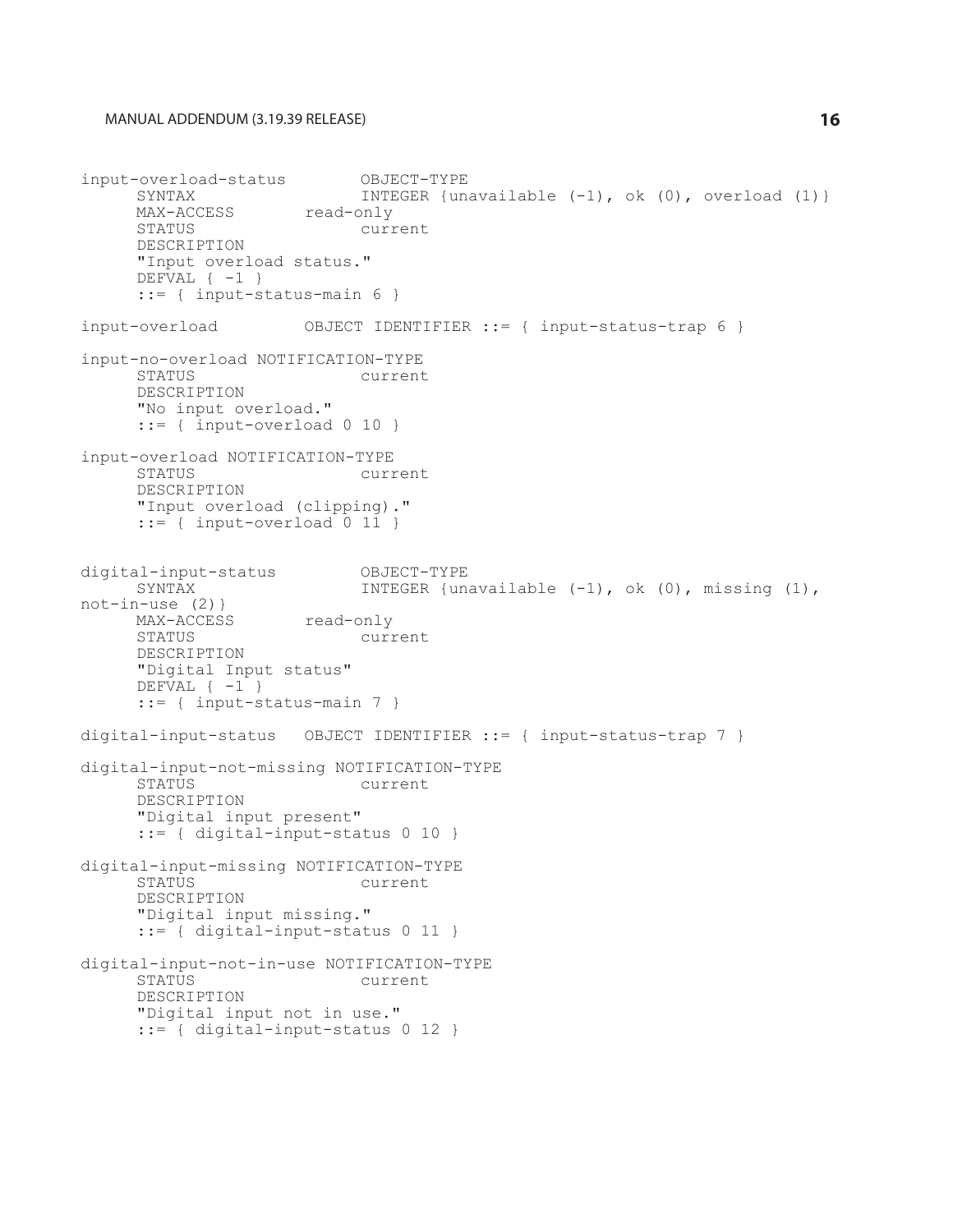```
reference-input-status OBJECT-TYPE<br>SYNTAX INTEGER {un
                              INTEGER {unavailable (-1), ok (0), missing (1),
not-in-use (2)}
     MAX-ACCESS read-only<br>STATUS CULTI
                             current
      DESCRIPTION
      "Reference Input status"
      DEFVAL \{-1\}::= { input-status-main 8 }
reference-input-status OBJECT IDENTIFIER ::= { input-status-trap 8 }
reference-input-not-missing NOTIFICATION-TYPE
                              current
      DESCRIPTION
      "Reference input present"
      ::= { reference-input-status 0 10 }
reference-input-missing NOTIFICATION-TYPE
                              current
      DESCRIPTION
      "Reference input missing"
      ::= { reference-input-status 0 11 }
reference-input-not-in-use NOTIFICATION-TYPE
                             current
     DESCRIPTION
      "Reference input not in use"
      ::= { reference-input-status 0 12 }
local-input-loudness-level OBJECT-TYPE
                      Integer32 (-1500..240)<br>read-only
     MAX-ACCESS<br>STATUS
                              current
     DESCRIPTION
      "Local input ITU 1770 loudness (centibel FS)"
     DEFVAL { -1500 }
      ::= { cur-loudness-main 1 }
pre-clip-loudness-level OBJECT-TYPE<br>SYNTAX Integer32 (-1500.
                      Integer32 (-1500..240)<br>read-only
     MAX-ACCESS<br>STATUS
                             current
     DESCRIPTION
      "Pre-clipper ITU 1770 loudness (centibel FS)"
     DEFVAL { -1500 }
      ::= { cur-loudness-main 2 }
mpx-out-loudness-level OBJECT-TYPE
                      Integer32 (-1500..240)<br>read-only
     MAX-ACCESS<br>STATUS
                             current
     DESCRIPTION
      "MPX output ITU 1770 loudness (centibel FS)"
     DEFVAL { -1500 }
      ::= { cur-loudness-main 3 }
```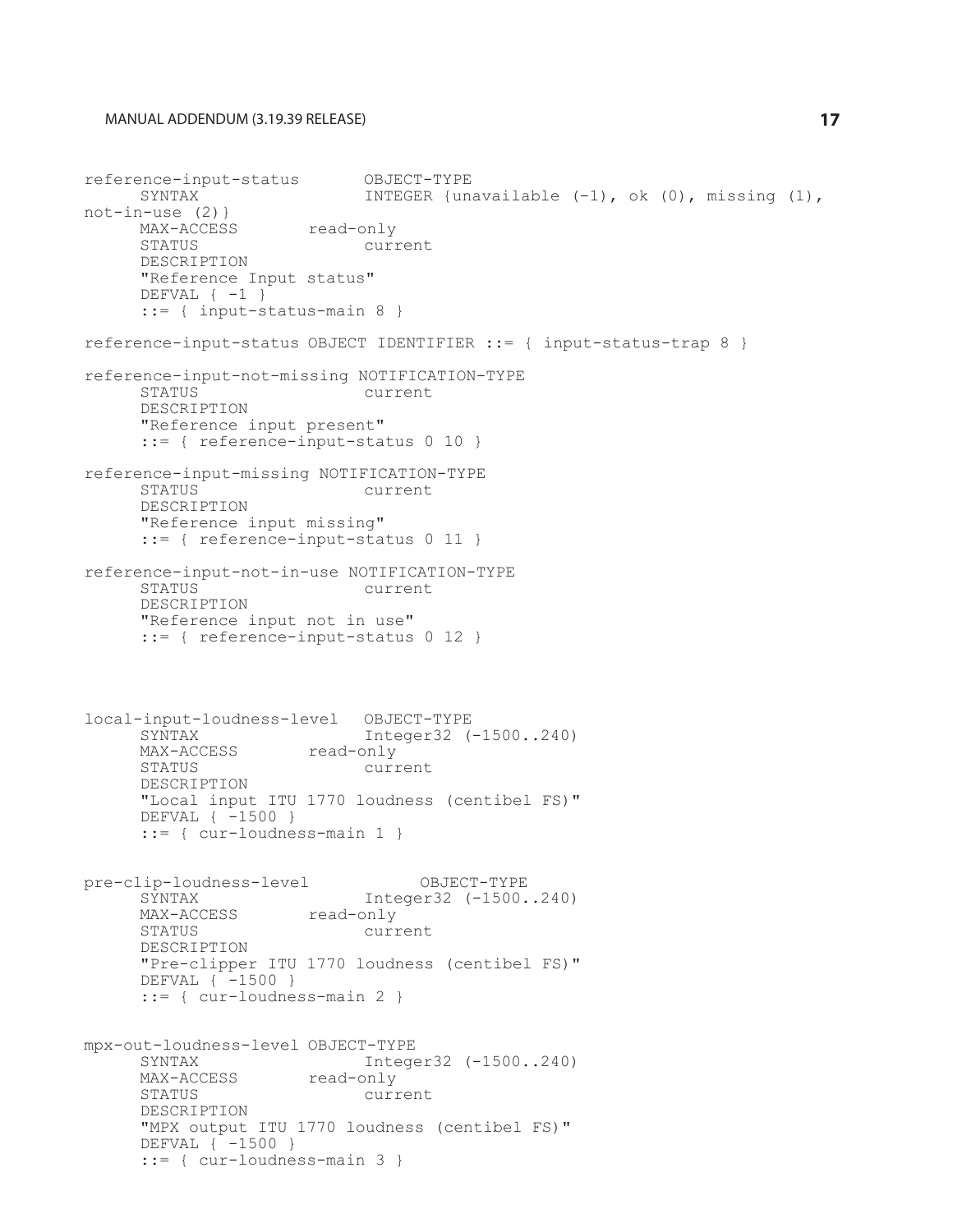```
mpx-out-voltage-1OBJECT-TYPE
                       Integer32 (-1..10000)<br>read-only
     MAX-ACCESS<br>STATUS
                             current
     DESCRIPTION
      "MPX output 1 output voltage setting (millivolts)"
      DEFVAL \{-1\}::= { output-status-main 1 }
mpx-out-voltage-1-traps OBJECT IDENTIFIER ::= { output-status-trap 1 }
mpx-out-voltage-1 NOTIFICATION-TYPE
                             current
     DESCRIPTION
      "MPX output voltage 1 changed"
      ::= { mpx-out-voltage-1-traps 1 }
mpx-out-voltage-2OBJECT-TYPE
     SYNTAX Integer32 (-1..10000)<br>MAX-ACCESS read-only
     MAX-ACCESS read-only<br>STATUS curr
                             current
     DESCRIPTION
     "MPX output 2 output voltage setting (millivolts)"
     DEFVAL \{-1\}::= { output-status-main 2 }
mpx-out-voltage-2-traps OBJECT IDENTIFIER ::= { output-status-trap 2 }
mpx-out-voltage-2 NOTIFICATION-TYPE
                             current
      DESCRIPTION
      "MPX output voltage 2 changed"
      ::= { mpx-out-voltage-2-traps 1 }
mpx-power-limit OBJECT-TYPE
                       Integer32 (-300..1200)<br>read-only
     MAX-ACCESS<br>STATUS
                             current
     DESCRIPTION
     "MPX power limit setting (centibels)"
     DEFVAL \{-1\}::= { output-status-main 3 }
mpx-power-limit-traps OBJECT IDENTIFIER ::= { output-status-trap 3 }
```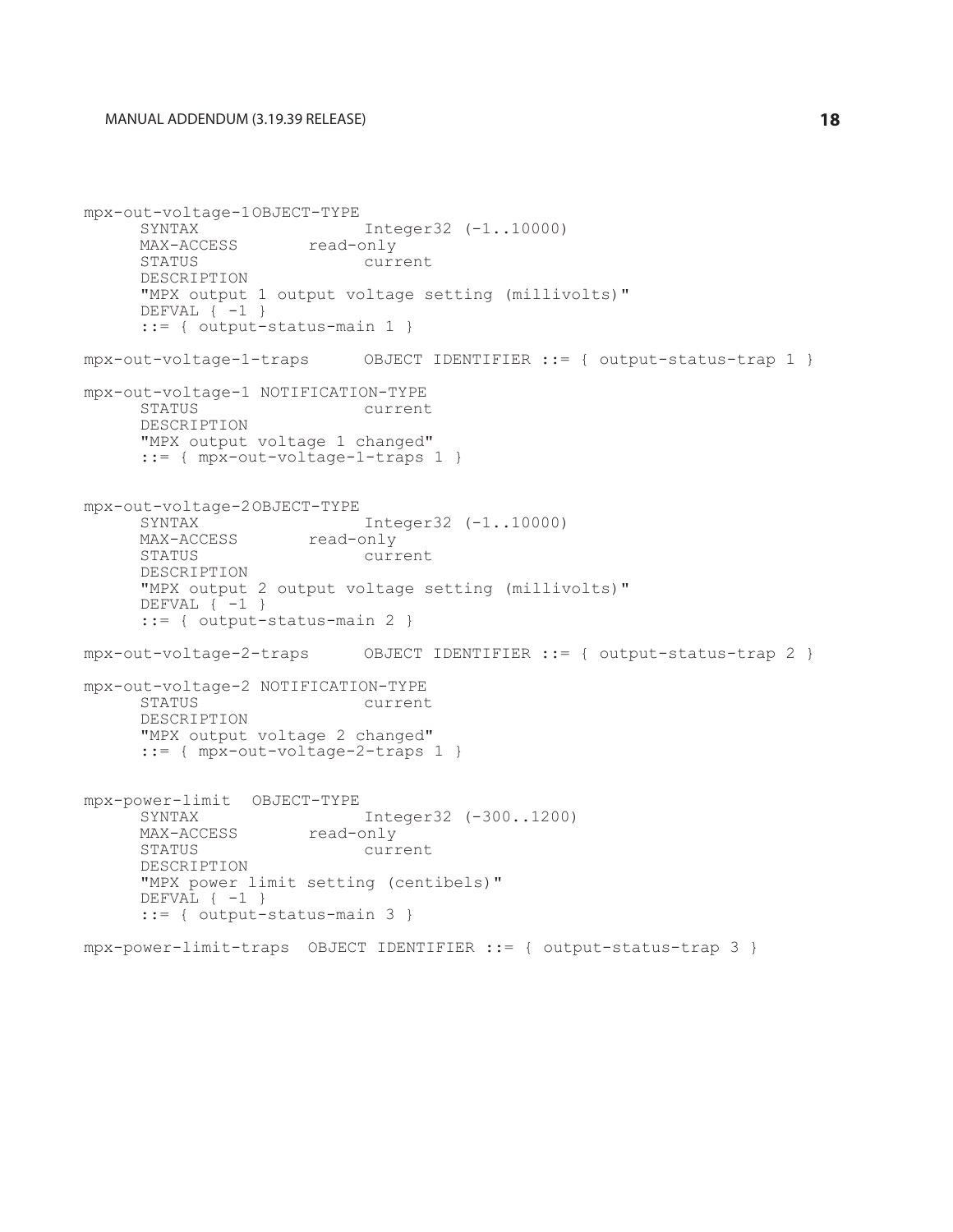```
mpx-power-limit NOTIFICATION-TYPE
                    current
     DESCRIPTION
     "MPX power limit level changed"
     ::= { mpx-power-limit-traps 1 }
pilot-level OBJECT-TYPE
     SYNTAX Integer32 (0..200)
     MAX-ACCESS read-only
     STATUS current
     DESCRIPTION
     "Pilot level (promille)"
     DEFVAL \{-1\}::= { output-status-main 4 }
pilot-level OBJECT IDENTIFIER ::= { output-status-trap 4 }
pilot-level NOTIFICATION-TYPE<br>STATUS
                          current
     DESCRIPTION
     "Pilot level changed"
     ::= { pilot-level 0 1 }
pre-emphasis OBJECT-TYPE
                      Integer32 (0..75)<br>read-only
     MAX-ACCESS<br>STATUS
                           current
     DESCRIPTION
     "Pre-emphasis (microseconds)"
     DEFVAL \{-1\}::= { output-status-main 5 }
pre-emphasis OBJECT IDENTIFIER ::= { output-status-trap 5 }
pre-emphasis NOTIFICATION-TYPE
                           current
     DESCRIPTION
     "Pre-emphasis changed"
     ::= { pre-emphasis 0 1 }
rds-injection-level OBJECT-TYPE
                    Integer32 (-1..150)<br>read-only
     MAX-ACCESS<br>STATUS
                        current
     DESCRIPTION
     "RDS injection level (promille)"
     DEFVAL \{-1\}::= { rds-status-main 1 }
```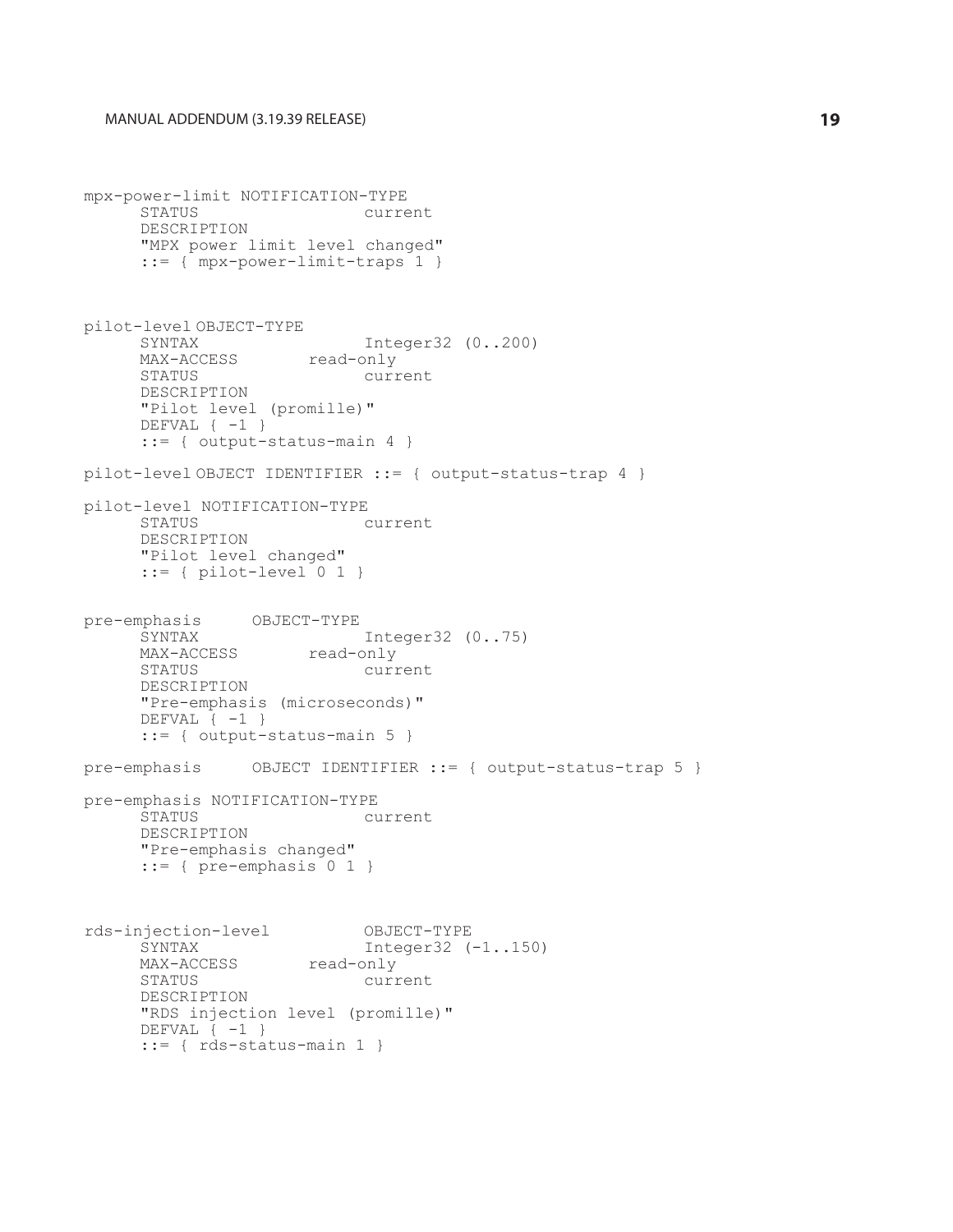```
rdj-injection-level OBJECT IDENTIFIER ::= { rds-status-trap 1 }
rds-injection-level NOTIFICATION-TYPE
                           current
     DESCRIPTION
     "RDS Injection Level changed"
     ::= { rdj-injection-level 0 1 }
rds-current-ps OBJECT-TYPE
                      DisplayString (SIZE (0..64))<br>read-only
     MAX-ACCESS<br>STATUS
                           current
     DESCRIPTION
     "RDS current Programme Service text"
     ::= { rds-status-main 2 }
rds-ps-changed OBJECT IDENTIFIER ::= { rds-status-trap 2 }
rds-ps-changed NOTIFICATION-TYPE
                          current
     DESCRIPTION
     "RDS PS changed"
     ::= { rds-ps-changed 0 1 }
rds-current-rt OBJECT-TYPE
     SYNTAX DisplayString (SIZE (0..128))<br>MAX-ACCESS read-only
     MAX-ACCESS<br>STATUS
                           current
     DESCRIPTION
     "RDS current RadioText"
     ::= { rds-status-main 3 }
rds-rt-changed OBJECT IDENTIFIER ::= { rds-status-trap 3 }
rds-rt-changed NOTIFICATION-TYPE
                            current
     DESCRIPTION
     "RDS RT changed"
     ::= { rds-rt-changed 0 1 }
--- omnia9sg preset
-sg-preset OBJECT-TYPE
                      DisplayString (SIZE (0..64))<br>read-only
     MAX-ACCESS<br>STATUS
                           current
     DESCRIPTION
     "Stereo generator preset"
     ::= { preset-main 1 }
sg-preset OBJECT IDENTIFIER ::= { preset-trap 1 }
```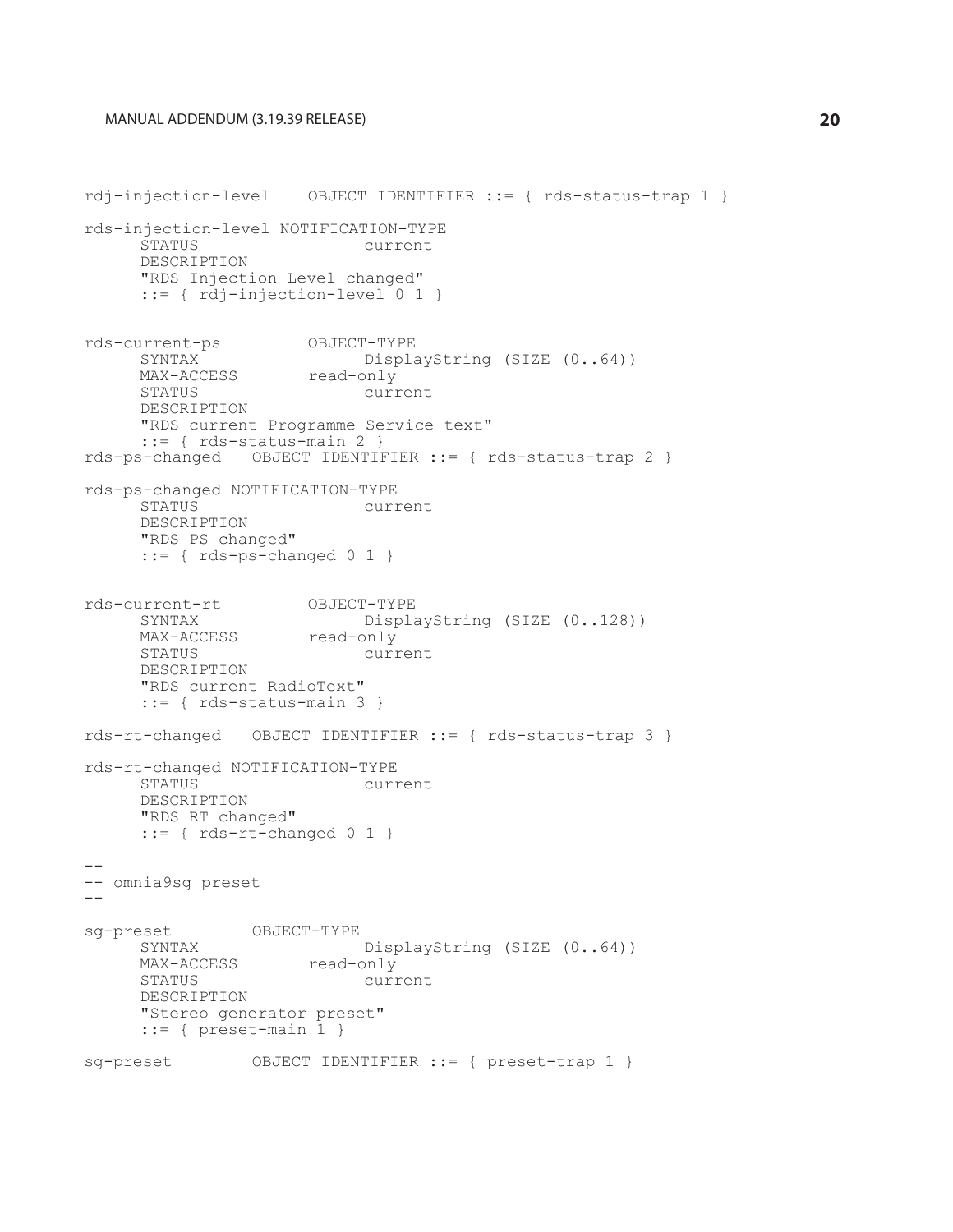sg-preset-change NOTIFICATION-TYPE STATUS current DESCRIPTION "Trap, Stereo generator preset change." ::= { sg-preset 0 1} local-proc-preset OBJECT-TYPE DisplayString (SIZE  $(0..64)$ )<br>read-only MAX-ACCESS<br>STATUS current DESCRIPTION "Local processing preset"  $::=$  { preset-main  $2$  } local-proc-preset OBJECT IDENTIFIER ::= { preset-trap 2 } local-proc-preset-change NOTIFICATION-TYPE STATUS current DESCRIPTION "Trap, Stereo generator preset change."  $::=$   $\{$  local-proc-preset  $0$  1} hp-mon-preset OBJECT-TYPE<br>SYNTAX Displa DisplayString (SIZE  $(0..64)$ )<br>read-only MAX-ACCESS<br>STATUS current DESCRIPTION "HP monitor output preset" ::= { preset-main 3 } hp-mon-preset OBJECT IDENTIFIER ::= { preset-trap 3 } hp-mon-preset-change NOTIFICATION-TYPE STATUS current DESCRIPTION "Trap, HP monitoring preset change."  $::=$  { hp-mon-preset  $0$  1} spk-mon-preset OBJECT-TYPE DisplayString (SIZE  $(0..64)$ )<br>read-only MAX-ACCESS<br>STATUS current DESCRIPTION "Speaker monitor output preset"  $::=$  { preset-main 4 } spk-mon-preset OBJECT IDENTIFIER ::= { preset-trap 4 } spk-mon-preset-change NOTIFICATION-TYPE STATUS current DESCRIPTION "Trap, Speaker monitoring preset change."  $::=$  { spk-mon-preset  $0$  1} aux-mon-preset OBJECT-TYPE<br>SYNTAX Displa DisplayString (SIZE (0..64))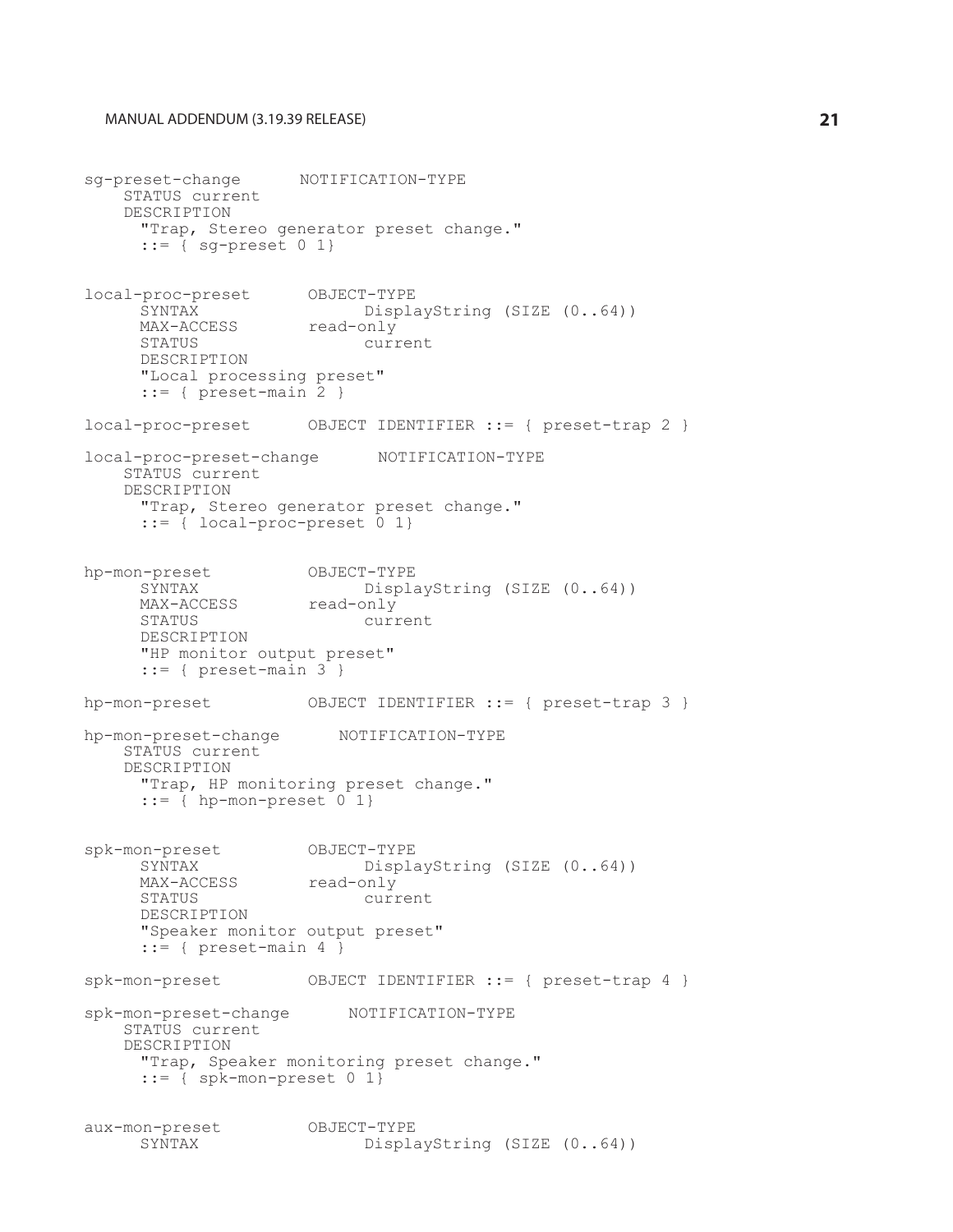MAX-ACCESS read-only<br>STATUS curr current DESCRIPTION "Auk monitor output preset" ::= { preset-main 5 }

aux-mon-preset OBJECT IDENTIFIER ::= { preset-trap 5 }

aux-mon-preset-change NOTIFICATION-TYPE STATUS current DESCRIPTION "Trap, AUX monitoring preset change."  $::=$   $\{$  aux-mon-preset  $0$  1}

END